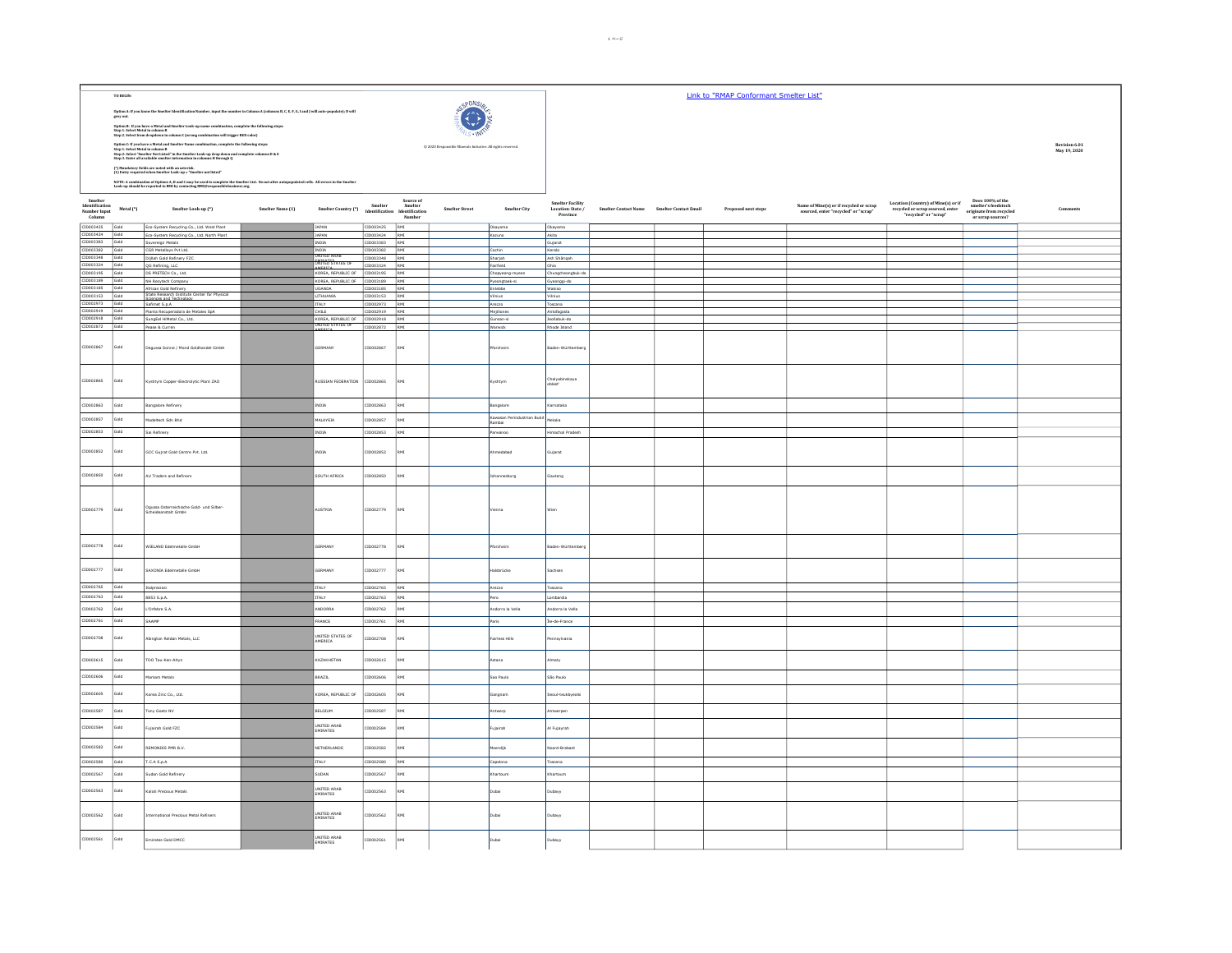| Smelter<br>Identification<br>Number Input<br>Column | Metal (*) | Smelter Look-up (*)                                    | Smelter Name (1) | Source of<br>Smelter Country (*)<br>Smelter – Smelter<br>Identification<br>Number<br>Number |           |          | ${\sf Smelter\, Street}$ | Smelter $\mathrm{City}$ | Smelter Facility<br>Location: State /<br>Province | $\begin{minipage}{.4\linewidth} \textbf{Smelter Contact Name} \end{minipage} \begin{minipage}{.4\linewidth} \textbf{Smeller Contact Email} \end{minipage}$ | Proposed next steps | $\begin{array}{c} \textbf{Name of Mine(s) or if recycled or scrap} \\ \textbf{sourced, enter "recycled" or "scrap"} \end{array}$ | Location (Country) of Mine(s) or if<br>recycled or scrap sourced, enter<br>"recycled" or "scrap" | $\begin{array}{c} \text{Does 100\% of the} \\ \text{smelter's feedback} \\ \text{originate from recycled} \end{array}$<br>or scrap sources? | Comment |
|-----------------------------------------------------|-----------|--------------------------------------------------------|------------------|---------------------------------------------------------------------------------------------|-----------|----------|--------------------------|-------------------------|---------------------------------------------------|------------------------------------------------------------------------------------------------------------------------------------------------------------|---------------------|----------------------------------------------------------------------------------------------------------------------------------|--------------------------------------------------------------------------------------------------|---------------------------------------------------------------------------------------------------------------------------------------------|---------|
| CID002560                                           | Gold      | Al Etihad Gold Refinery DMCC                           |                  | UNITED ARAB<br>EMIRATES                                                                     | CID002560 | RMI      |                          | Dubai                   | Dubayy                                            |                                                                                                                                                            |                     |                                                                                                                                  |                                                                                                  |                                                                                                                                             |         |
| CID002525                                           | Gold      | Shandong Humon Smelting Co., Ltd.                      |                  | <b>AINA</b>                                                                                 | CID002525 | RMI      |                          | Laizhou                 | Shandong Sheng                                    |                                                                                                                                                            |                     |                                                                                                                                  |                                                                                                  |                                                                                                                                             |         |
| CID002516                                           | Gold      | Singway Technology Co., Ltd.                           |                  | TAIWAN, PROVINCE OF<br>CHINA                                                                | CID002516 |          |                          | Dayuan                  | aoyuan                                            |                                                                                                                                                            |                     |                                                                                                                                  |                                                                                                  |                                                                                                                                             |         |
| CID002515                                           | Gold      | Fidelity Printers and Refiners Ltd.                    |                  | ZIMBABWE                                                                                    | CID002515 | RMI      |                          | Msasa                   | Harare                                            |                                                                                                                                                            |                     |                                                                                                                                  |                                                                                                  |                                                                                                                                             |         |
| CID002511                                           | Gold      | KGHM Polska Miedz Spolka Akcyjna                       |                  | POLAND                                                                                      | CID002511 | RMI      |                          | Lubin                   | Dolnośląskie                                      |                                                                                                                                                            |                     |                                                                                                                                  |                                                                                                  |                                                                                                                                             |         |
| CID002509                                           | Gold      | MMTC-PAMP India Pvt., Ltd.                             |                  | INDIA                                                                                       | CID002509 | IMS      |                          | Mewat                   | Haryana                                           |                                                                                                                                                            |                     |                                                                                                                                  |                                                                                                  |                                                                                                                                             |         |
| CID002459                                           | Gold      | Geib Refining Corporation                              |                  | UNITED STATES OF<br>AMERICA                                                                 | CID002459 | RMI      |                          | Warwick                 | Rhode Island                                      |                                                                                                                                                            |                     |                                                                                                                                  |                                                                                                  |                                                                                                                                             |         |
| CID002314                                           | Gold      | micore Precious Metals Thailand                        |                  | HAILAND                                                                                     | CID002314 | RMI      |                          | Khwaeng Dok Mai         | Krung Thep Maha<br>Nakhon                         |                                                                                                                                                            |                     |                                                                                                                                  |                                                                                                  |                                                                                                                                             |         |
| CID002312                                           | Gold      | Guangdong Jinding Gold Limited                         |                  | CHINA                                                                                       | CID002312 | IMS      |                          | Guangzhou               | Guangdong Sheng                                   |                                                                                                                                                            |                     |                                                                                                                                  |                                                                                                  |                                                                                                                                             |         |
| CID002290 Gold                                      |           | SAFINA A.S.                                            |                  | CZECHIA                                                                                     | CID002290 | RMI      |                          | Vestec                  | Praha-západ                                       |                                                                                                                                                            |                     |                                                                                                                                  |                                                                                                  |                                                                                                                                             |         |
| CID002282                                           | Gold      | Morris and Watson                                      |                  | NEW ZEALAND                                                                                 | CID002282 | RMI      |                          | Onehunga                | Auckland                                          |                                                                                                                                                            |                     |                                                                                                                                  |                                                                                                  |                                                                                                                                             |         |
| CID002243                                           | Gold      | Gold Refinery of Zijin Mining Group Co., Ltd.          |                  | CHINA                                                                                       | CID002243 | RMI      |                          | Shanghang               | Fujian Sheng                                      |                                                                                                                                                            |                     |                                                                                                                                  |                                                                                                  |                                                                                                                                             |         |
| CID002224                                           | Gold      | Zhongyuan Gold Smelter of Zhongjin Gold<br>Corporation |                  | <b>CHINA</b>                                                                                | CID002224 | RMI      |                          | Sanmenxia               | Henan Sheng                                       |                                                                                                                                                            |                     |                                                                                                                                  |                                                                                                  |                                                                                                                                             |         |
| CID002129                                           | Gold      | Yokohama Metal Co., Ltd.                               |                  | JAPAN                                                                                       | CID002129 | RMI      |                          | Sagamihara              | Kanagawa                                          |                                                                                                                                                            |                     |                                                                                                                                  |                                                                                                  |                                                                                                                                             |         |
| CID002100                                           | Gold      | Yamakin Co., Ltd.                                      |                  | JAPAN                                                                                       | CID002100 | RMI      |                          | Konan                   | Kochi                                             |                                                                                                                                                            |                     |                                                                                                                                  |                                                                                                  |                                                                                                                                             |         |
| CID002030                                           | Gold      | Western Australian Mint (T/a The Perth Mint)           |                  | AUSTRALIA                                                                                   | CID002030 | RMI      |                          | Newburn                 | Western Australia                                 |                                                                                                                                                            |                     |                                                                                                                                  |                                                                                                  |                                                                                                                                             |         |
| CID002003                                           | Gold      | Valcambi S.A.                                          |                  | SWITZERLAND                                                                                 | CID002003 | RMI      |                          | Balerna                 | Tidino                                            |                                                                                                                                                            |                     |                                                                                                                                  |                                                                                                  |                                                                                                                                             |         |
| CID001993                                           | Gold      | United Precious Metal Refining, Inc.                   |                  | UNITED STATES OF<br>AMERICA                                                                 | CID001993 | .<br>RMI |                          | Alden                   | New York                                          |                                                                                                                                                            |                     |                                                                                                                                  |                                                                                                  |                                                                                                                                             |         |
| CID001980                                           | Gold      | Umicore S.A. Business Unit Precious Metals<br>Refining |                  | BELGIUM                                                                                     | CID001980 | RMI      |                          | Hoboken                 | Antwerpen                                         |                                                                                                                                                            |                     |                                                                                                                                  |                                                                                                  |                                                                                                                                             |         |
| CID001977                                           | Gold      | ticore Brasil Ltda.                                    |                  | BRAZIL                                                                                      | ID001977  | IM3      |                          | .<br>Suarulhos          | São Paulo                                         |                                                                                                                                                            |                     |                                                                                                                                  |                                                                                                  |                                                                                                                                             |         |
| CID001955 Gold                                      |           | Torecom                                                |                  | KOREA, REPUBLIC OF CID001955                                                                |           | RMI      |                          | Asan                    | Chungcheongnam-do                                 |                                                                                                                                                            |                     |                                                                                                                                  |                                                                                                  |                                                                                                                                             |         |
| CID001947                                           | Gold      | Tongling Nonferrous Metals Group Co., Ltd.             |                  | CHINA                                                                                       | CID001947 | RMI      |                          | Tongling                | Anhui Sheng                                       |                                                                                                                                                            |                     |                                                                                                                                  |                                                                                                  |                                                                                                                                             |         |
| CID001938                                           | Gold      | Tokuriki Honten Co., Ltd.                              |                  | APAN                                                                                        | CID001938 |          |                          | Kuki                    | Saitama                                           |                                                                                                                                                            |                     |                                                                                                                                  |                                                                                                  |                                                                                                                                             |         |
| CID001916                                           | Gold      | The Refinery of Shandong Gold Mining Co., Ltd.         |                  | CHINA                                                                                       | CID001916 | IMS      |                          | Laizhou                 | Shandong Sheng                                    |                                                                                                                                                            |                     |                                                                                                                                  |                                                                                                  |                                                                                                                                             |         |
| CID001909                                           | Gold      | Great Wall Precious Metals Co., Ltd. of CBPM           |                  | CHINA                                                                                       | CID001909 | IMS      |                          | Chengdu                 | Sichuan Sheng                                     |                                                                                                                                                            |                     |                                                                                                                                  |                                                                                                  |                                                                                                                                             |         |
| CID001875                                           | Gold      | .<br>Tanaka Kikinzoku Kogyo K.K.                       |                  | JAPAN                                                                                       | CID001875 | RMI      |                          | Hiratsuka               | Kanagawa                                          |                                                                                                                                                            |                     |                                                                                                                                  |                                                                                                  |                                                                                                                                             |         |
| CID001798                                           | Gold      | Sumitomo Metal Mining Co., Ltd.                        |                  | <b>JAPAN</b>                                                                                | CID001798 | RMI      |                          | Saijo                   | Ehime                                             |                                                                                                                                                            |                     |                                                                                                                                  |                                                                                                  |                                                                                                                                             |         |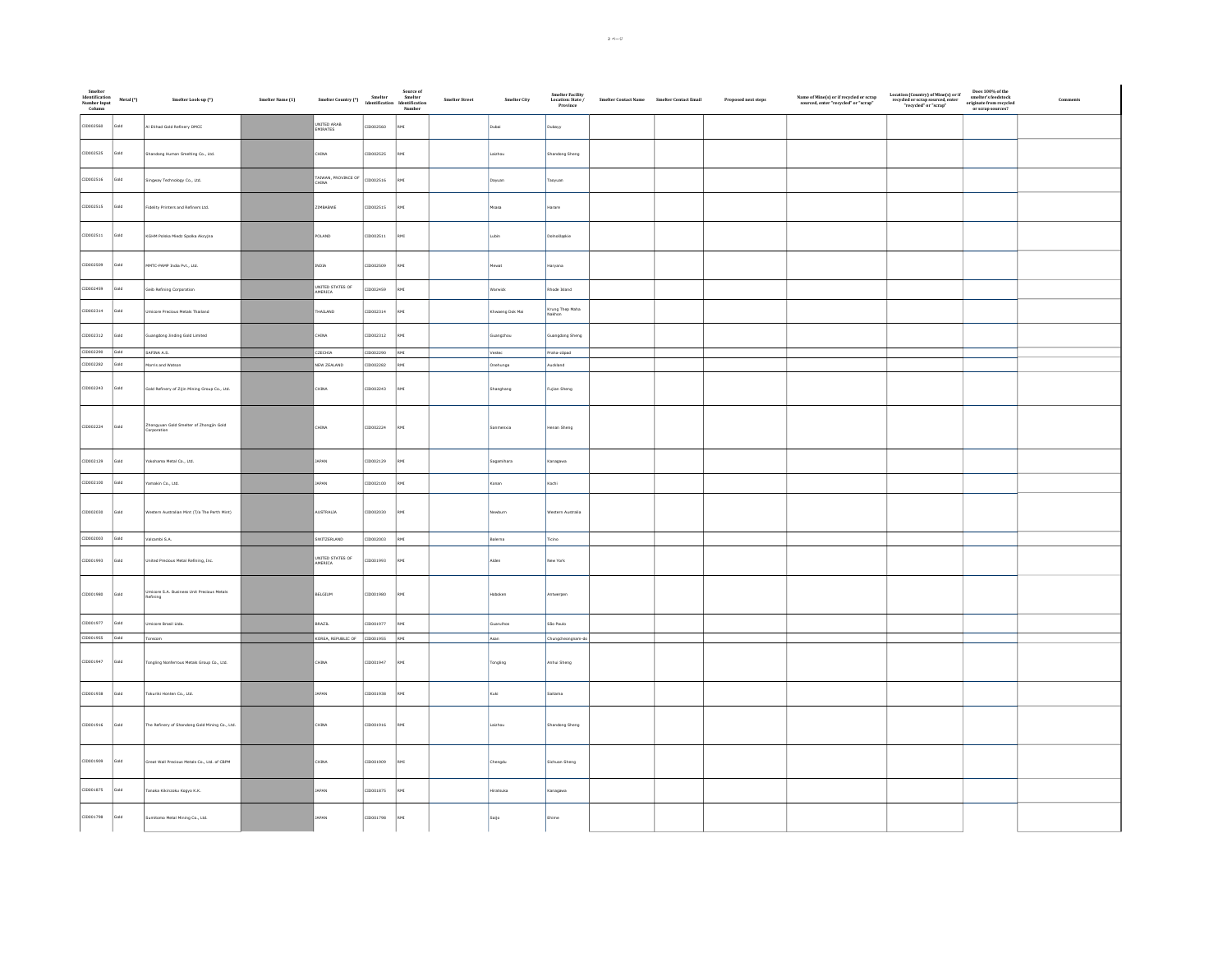| Smelter<br>Identification<br>Number Input<br>Column | Metal (*) | Smelter Look-up (*)                                                            | Smelter Name (1) | Source of<br>Smelter Country (*)<br>Smelter Mentification<br>Identification<br>Number |           |            | ${\sf Smelter\, Street}$ | Smelter City      | Smelter Facility<br>Location: State /<br>Province | $\label{eq:sm} \textbf{Smelter Contact Name} \qquad \textbf{Smelter Contact Email}$ | Proposed next steps | $\begin{array}{c} \textbf{Name of Mine(s) or if recycled or scrap} \\ \textbf{sourced, enter "recycled" or "scrap"} \end{array}$ | $\begin{tabular}{ll} Location (Country) of Mine(s) or if & Does 100\% of therespected or scrap source, enter & smeller's feedback''recycled or "scrap" & originate from recycleor scrap'' \end{tabular}$ | Comments |
|-----------------------------------------------------|-----------|--------------------------------------------------------------------------------|------------------|---------------------------------------------------------------------------------------|-----------|------------|--------------------------|-------------------|---------------------------------------------------|-------------------------------------------------------------------------------------|---------------------|----------------------------------------------------------------------------------------------------------------------------------|----------------------------------------------------------------------------------------------------------------------------------------------------------------------------------------------------------|----------|
| CID001761                                           | Gold      | Solar Applied Materials Technology Corp.                                       |                  | TAIWAN, PROVINCE OF CID001761                                                         |           | RMI        |                          | Tainan City       | Tainan                                            |                                                                                     |                     |                                                                                                                                  |                                                                                                                                                                                                          |          |
| CID001756                                           | Gold      | SOE Shyolkovsky Factory of Secondary Precious<br>Metals                        |                  | RUSSIAN FEDERATION CID001756                                                          |           | RMI        |                          | Shyolkovo         | foskovskaja oblast                                |                                                                                     |                     |                                                                                                                                  |                                                                                                                                                                                                          |          |
| CID001736                                           | Gold      | Sichuan Tianze Precious Metals Co., Ltd.                                       |                  | <b>CHINA</b>                                                                          | CID001736 | RMI        |                          | Chengdu           | Sichuan Sheng                                     |                                                                                     |                     |                                                                                                                                  |                                                                                                                                                                                                          |          |
| CID001622                                           | Gold      | Shandong Zhaojin Gold & Silver Refinery Co.,                                   |                  | CHINA                                                                                 | CID001622 | RMI        |                          | Zhaoyuan          | Shandong Sheng                                    |                                                                                     |                     |                                                                                                                                  |                                                                                                                                                                                                          |          |
| CID001619                                           | Gold      | Shandong Tiancheng Biological Gold Industrial<br>Co., Ltd.                     |                  | CHINA                                                                                 | CID001619 | RMI        |                          | Laizhou           | Shandong Sheng                                    |                                                                                     |                     |                                                                                                                                  |                                                                                                                                                                                                          |          |
| CID001585                                           | Gold      | SEMPSA Joyeria Plateria S.A.                                                   |                  | SPAIN                                                                                 | CID001585 | RMI        |                          | Madrid            | Madrid, Comunidad                                 |                                                                                     |                     |                                                                                                                                  |                                                                                                                                                                                                          |          |
| CID001562                                           | Gold      | Samwon Metals Corp.                                                            |                  | KOREA, REPUBLIC OF                                                                    | CID001562 | RMI        |                          | Changwon          | Gyeongsangnam-do                                  |                                                                                     |                     |                                                                                                                                  |                                                                                                                                                                                                          |          |
| CID001555                                           | Gold      | Samduck Precious Metals                                                        |                  | KOREA, REPUBLIC OF                                                                    | CID001555 | RMI        |                          | Namdong           | Incheon-gwangyeo                                  |                                                                                     |                     |                                                                                                                                  |                                                                                                                                                                                                          |          |
| CID001546                                           | Gold      | Sabin Metal Corp.                                                              |                  | UNITED STATES OF                                                                      | CID001546 | RMI        |                          | Williston         | North Dakota                                      |                                                                                     |                     |                                                                                                                                  |                                                                                                                                                                                                          |          |
| CID001534                                           | Gold      | Royal Canadian Mint                                                            |                  | CANADA                                                                                | CID001534 | RMI        |                          | Ottawa            | Ontario                                           |                                                                                     |                     |                                                                                                                                  |                                                                                                                                                                                                          |          |
| CID001512                                           | Gold      | Rand Refinery (Pty) Ltd.                                                       |                  | SOUTH AFRICA                                                                          | CID001512 | <b>IMP</b> |                          | Germiston         | Sauteng                                           |                                                                                     |                     |                                                                                                                                  |                                                                                                                                                                                                          |          |
| CID001498                                           | Gold      | PX Precinox S.A.                                                               |                  | SWITZERLAND                                                                           | CID001498 | RMI        |                          | La Chaux-de-Fonds | Neuchâtel                                         |                                                                                     |                     |                                                                                                                                  |                                                                                                                                                                                                          |          |
| CID001397                                           | Gold      | PT Aneka Tambang (Persero) Tbk                                                 |                  | INDONESIA                                                                             | CID001397 | RMI        |                          | Jakarta           | Jakarta Raya                                      |                                                                                     |                     |                                                                                                                                  |                                                                                                                                                                                                          |          |
| CID001386                                           | Gold      | rioksky Plant of Non-Ferrous Metals                                            |                  | RUSSIAN FEDERATION                                                                    | CID001386 | RMI        |                          | Kasimov           | .<br>Nyazanskaya oblast                           |                                                                                     |                     |                                                                                                                                  |                                                                                                                                                                                                          |          |
| CID001362                                           | Gold      | Penglai Penggang Gold Industry Co., Ltd.                                       |                  | CHINA                                                                                 | CID001362 | RMI        |                          | Penglai           | Shandong Sheng                                    |                                                                                     |                     |                                                                                                                                  |                                                                                                                                                                                                          |          |
| CID001352 Gold                                      |           | PAMP S.A.                                                                      |                  | SWITZERLAND                                                                           | CID001352 | RMI        |                          | Castel San Pietro | Tidino                                            |                                                                                     |                     |                                                                                                                                  |                                                                                                                                                                                                          |          |
| CID001326                                           | Gold      | OJSC "The Gulidov Krasnoyarsk Non-Ferrous<br>Metals Plant" (OJSC Krastsvetmet) |                  | RUSSIAN FEDERATION CID001326                                                          |           | RMI        |                          | Krasnoyarsk       | Krasnoyarskiy kray                                |                                                                                     |                     |                                                                                                                                  |                                                                                                                                                                                                          |          |
| CID001325                                           | Gold      | Ohura Precious Metal Industry Co., Ltd.                                        |                  | <b>JAPAN</b>                                                                          | CID001325 | RMI        |                          | Nara-shi          | Nara                                              |                                                                                     |                     |                                                                                                                                  |                                                                                                                                                                                                          |          |
| CID001259                                           | Gold      | Nihon Material Co., Ltd.                                                       |                  | <b>JAPAN</b>                                                                          | CID001259 | <b>IMP</b> |                          | Noda              | Chiba                                             |                                                                                     |                     |                                                                                                                                  |                                                                                                                                                                                                          |          |
| CID001236                                           | Gold      | <b>Navoi Mining and Metallurgical Combinat</b>                                 |                  | UZBEKISTAN                                                                            | CID001236 | RMI        |                          | Navoi             | Navoiy                                            |                                                                                     |                     |                                                                                                                                  |                                                                                                                                                                                                          |          |
| CID001220                                           | Gold      | Nadir Metal Rafineri San. Ve Tic. A.S.                                         |                  | TURKEY                                                                                | CID001220 | ĨМ         |                          | Bahçelievler      | stanbul                                           |                                                                                     |                     |                                                                                                                                  |                                                                                                                                                                                                          |          |
| CID001204                                           | Gold      | Moscow Special Alloys Processing Plant                                         |                  | RUSSIAN FEDERATION CID001204                                                          |           | RMI        |                          | Obrucheva         | foskva                                            |                                                                                     |                     |                                                                                                                                  |                                                                                                                                                                                                          |          |
| CID001193                                           | Gold      | Mitsui Mining and Smelting Co., Ltd.                                           |                  | <b>JAPAN</b>                                                                          | CID001193 | RMI        |                          | Takehara          | tiroshima                                         |                                                                                     |                     |                                                                                                                                  |                                                                                                                                                                                                          |          |
| CID001188                                           | Gold      | Mitsubishi Materials Corporation                                               |                  | <b>JAPAN</b>                                                                          | CID001188 | RMI        |                          | Naoshima          | Kagawa                                            |                                                                                     |                     |                                                                                                                                  |                                                                                                                                                                                                          |          |
| CID001161                                           | Gold      | Metalurgica Met-Mex Penoles S.A. De C.V.                                       |                  | MEXICO                                                                                | CID001161 | RMI        |                          | Torreon           | Coahuila de Zaragoz                               |                                                                                     |                     |                                                                                                                                  |                                                                                                                                                                                                          |          |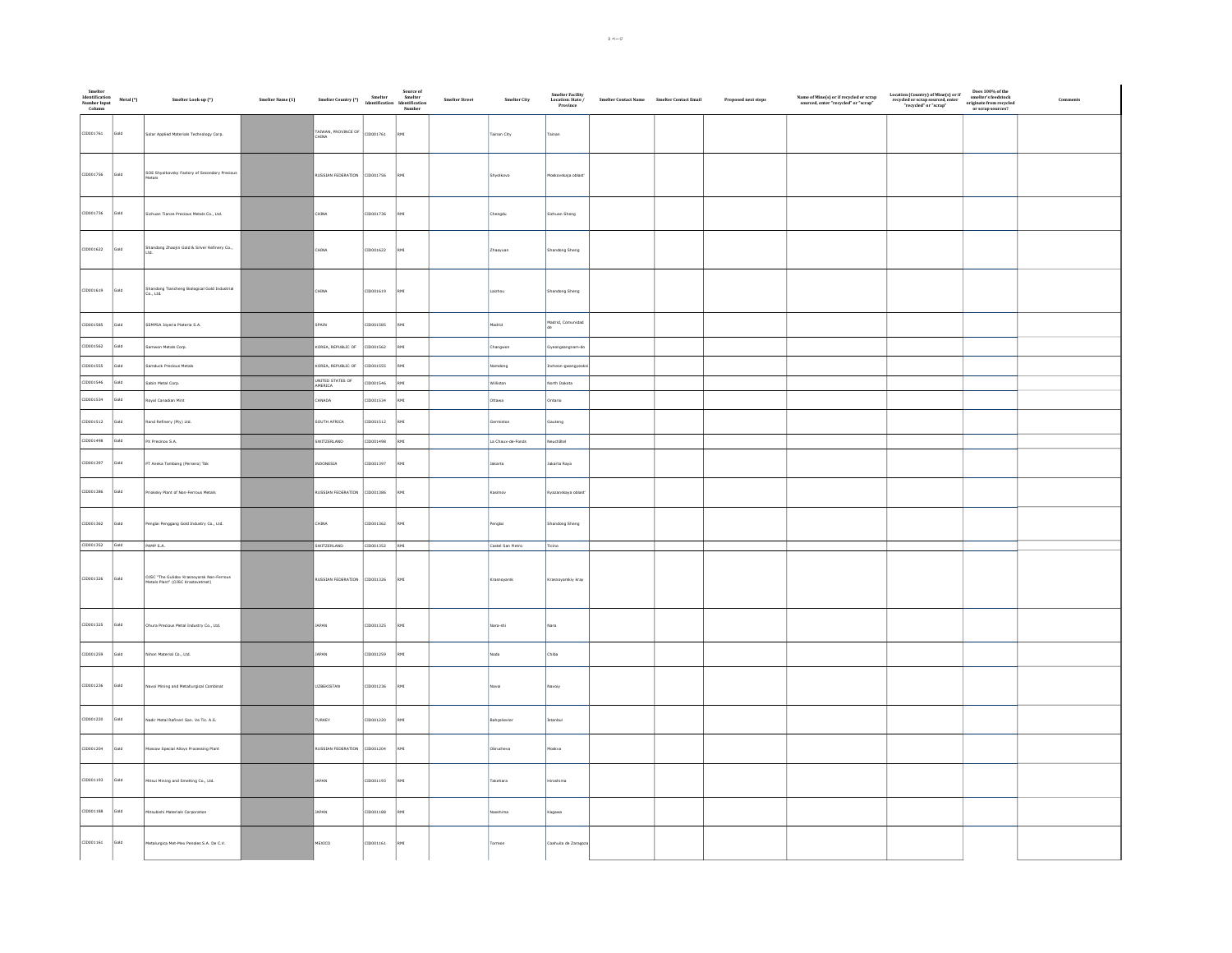| Smelter<br>Identification<br>Number Input<br>Column | Metal (*) | Smelter Look-up (*)                                                | Smelter Name (1) | Source of<br>Smelter Country (*)<br>Mentification Identification<br>Number<br>Number |               |     | Smelter Street | Smelter City      | Smelter Facility<br>Location: State /<br>Province | $\label{eq:1} \begin{aligned} \textit{Smelter Contact Name} \qquad \textit{Smelter Contact Email} \end{aligned}$ | Proposed next steps | $\label{eq:name} \begin{array}{ll} \textbf{Name of Mine(s) or if recycled or scrap} \\ \textbf{sourced, enter "recycled" or "scrap"} \end{array}$ | $\begin{array}{c} \text{Location (Country) of Mine(s) or if} \\ \text{recycled or scrap sourced, enter} \\ \text{"recycled" or "scrap"} \end{array}$ | Does $100\%$ of the smelter's feedstock originate from recycled or scrap sources? | Comment |
|-----------------------------------------------------|-----------|--------------------------------------------------------------------|------------------|--------------------------------------------------------------------------------------|---------------|-----|----------------|-------------------|---------------------------------------------------|------------------------------------------------------------------------------------------------------------------|---------------------|---------------------------------------------------------------------------------------------------------------------------------------------------|------------------------------------------------------------------------------------------------------------------------------------------------------|-----------------------------------------------------------------------------------|---------|
| CID001157                                           | bloz      | <b>Metalor USA Refining Corporation</b>                            |                  | UNITED STATES OF<br>AMERICA                                                          | ID001157      | RMI |                | North Attleboro   | lassachusetts                                     |                                                                                                                  |                     |                                                                                                                                                   |                                                                                                                                                      |                                                                                   |         |
| CID001153                                           | Gold      | Metalor Technologies S.A.                                          |                  | SWITZERLAND                                                                          | ID001153      | RMI |                | darin             | leuchâtel                                         |                                                                                                                  |                     |                                                                                                                                                   |                                                                                                                                                      |                                                                                   |         |
| CID001152                                           | Gold      | Metalor Technologies (Singapore) Pte., Ltd.                        |                  | SINGAPORE                                                                            | CID001152     | RMI |                | Singapore         | South West                                        |                                                                                                                  |                     |                                                                                                                                                   |                                                                                                                                                      |                                                                                   |         |
| CID001149                                           | Gold      | Metalor Technologies (Hong Kong) Ltd.                              |                  | CHINA                                                                                | CID001149     | RMI |                | Kwai Chung        | Hong Kong SAR                                     |                                                                                                                  |                     |                                                                                                                                                   |                                                                                                                                                      |                                                                                   |         |
| CID001147                                           | Gold      | Metalor Technologies (Suzhou) Ltd.                                 |                  | CHINA                                                                                | CID001147     | RMI |                | .<br>Suzhou       | Jiangsu Sheng                                     |                                                                                                                  |                     |                                                                                                                                                   |                                                                                                                                                      |                                                                                   |         |
| CID001119                                           | Gold      | latsuda Sangyo Co., Ltd.                                           |                  | JAPAN                                                                                | 10001119      | RMI |                | Iruma             | Saitama                                           |                                                                                                                  |                     |                                                                                                                                                   |                                                                                                                                                      |                                                                                   |         |
| CID001113 Gold                                      |           | Materion                                                           |                  | UNITED STATES OF<br><b><i>AFRICA</i></b>                                             | CID001113 RMI |     |                | Buffalo           | New York                                          |                                                                                                                  |                     |                                                                                                                                                   |                                                                                                                                                      |                                                                                   |         |
| CID001093 Gold                                      |           | Luoyang Zijin Yinhui Gold Refinery Co., Ltd.                       |                  | CHINA                                                                                | CID001093     | RMI |                | uoyang            | Henan Sheng                                       |                                                                                                                  |                     |                                                                                                                                                   |                                                                                                                                                      |                                                                                   |         |
| CID001078                                           | Gold      | LS-NIKKO Copper Inc.                                               |                  | KOREA, REPUBLIC OF                                                                   | CID001078     | RMI |                | msan-eup          | Ulsan-gwangyeoks                                  |                                                                                                                  |                     |                                                                                                                                                   |                                                                                                                                                      |                                                                                   |         |
| CID001058                                           | Gold      | Lingbao Jinyuan Tonghui Refinery Co., Ltd.                         |                  | CHINA                                                                                | CID001058     | RMI |                | Lingbao           | Henan Sheng                                       |                                                                                                                  |                     |                                                                                                                                                   |                                                                                                                                                      |                                                                                   |         |
| CID001056                                           | Gold      | Lingbao Gold Co., Ltd.                                             |                  | CHINA                                                                                | ID001056      | RMI |                | ingbao            | Henan Sheng                                       |                                                                                                                  |                     |                                                                                                                                                   |                                                                                                                                                      |                                                                                   |         |
| CID001032                                           | Gold      | L'azurde Company For Jewelry                                       |                  | SAUDI ARABIA                                                                         | CID001032     | RMI |                | Riyadh            | Ar Riyād                                          |                                                                                                                  |                     |                                                                                                                                                   |                                                                                                                                                      |                                                                                   |         |
| CID001029                                           | Gold      | Kyrgyzaltyn JSC                                                    |                  | KYRGYZSTAN                                                                           | CID001029     | RMI |                | Bishkek           | Chüy                                              |                                                                                                                  |                     |                                                                                                                                                   |                                                                                                                                                      |                                                                                   |         |
| CID000981                                           | Gold      | <b>Colima Chemicals Co., Ltd.</b>                                  |                  | <b>JAPAN</b>                                                                         | 10000981      | RMI |                | Sayama            | Saitama                                           |                                                                                                                  |                     |                                                                                                                                                   |                                                                                                                                                      |                                                                                   |         |
| CID000969                                           | Gold      | nnecott Utah Copper LLC                                            |                  | UNITED STATES OF<br>AMERICA                                                          | eaeooog1:     | RMI |                | Magna             | Utah                                              |                                                                                                                  |                     |                                                                                                                                                   |                                                                                                                                                      |                                                                                   |         |
| CID000957                                           | Gold      | Kazzinc                                                            |                  | KAZAKHSTAN                                                                           | 12000001      | RMI |                | Ust-Kamenogorsk   | Qaraghandy oblysy                                 |                                                                                                                  |                     |                                                                                                                                                   |                                                                                                                                                      |                                                                                   |         |
| CID000956                                           | Gold      | Kazakhmys Smelting LLC                                             |                  | KAZAKHSTAN                                                                           | ID000956      | RMI |                | alkhash           | Qaraghandy oblysy                                 |                                                                                                                  |                     |                                                                                                                                                   |                                                                                                                                                      |                                                                                   |         |
| CID000937                                           | Gold      | JX Nippon Mining & Metals Co., Ltd.                                |                  | JAPAN                                                                                | 10000937      | RMI |                | Öita              | Ôita                                              |                                                                                                                  |                     |                                                                                                                                                   |                                                                                                                                                      |                                                                                   |         |
| CID000929                                           | Gold      | <b>ISC Uralelectromed</b>                                          |                  | <b>RUSSIAN FEDERATION</b>                                                            | CID000929     | RMI |                | Verkhnyaya Pyshma | Sverdlovskaya oblas                               |                                                                                                                  |                     |                                                                                                                                                   |                                                                                                                                                      |                                                                                   |         |
| CID000927                                           | Gold      | <b>ISC Ekaterinburg Non-Ferrous Metal Processing</b><br>Plant      |                  | RUSSIAN FEDERATION                                                                   | CID000927     | RMI |                | Verkhnyaya Pyshma | Sverdlovskaya oblas                               |                                                                                                                  |                     |                                                                                                                                                   |                                                                                                                                                      |                                                                                   |         |
| CID000924                                           | Gold      | Asahi Refining Canada Ltd.                                         |                  | CANADA                                                                               | ID000924      | RMI |                | <b>Brampton</b>   | Ontario                                           |                                                                                                                  |                     |                                                                                                                                                   |                                                                                                                                                      |                                                                                   |         |
| CID000920                                           | Gold      | Asahi Refining USA Inc.                                            |                  | UNITED STATES OF<br>AMERICA                                                          | 05000001      | RMI |                | Salt Lake City    | Utah                                              |                                                                                                                  |                     |                                                                                                                                                   |                                                                                                                                                      |                                                                                   |         |
| CID000855                                           | bloz      | liangxi Copper Co., Ltd.                                           |                  | CHINA                                                                                | ID000855      | RMI |                | <b>Suixi City</b> | .<br>Jiangxi Sheng                                |                                                                                                                  |                     |                                                                                                                                                   |                                                                                                                                                      |                                                                                   |         |
| CID000823 Gold                                      |           | Japan Mint                                                         |                  | <b>JAPAN</b>                                                                         | CID000823 RMI |     |                | Osaka             | Osaka                                             |                                                                                                                  |                     |                                                                                                                                                   |                                                                                                                                                      |                                                                                   |         |
| CID000814                                           | Gold      | Istanbul Gold Refinery                                             |                  | TURKEY                                                                               | ID000814      | RMI |                | Kuyumcukent       | Istanbul                                          |                                                                                                                  |                     |                                                                                                                                                   |                                                                                                                                                      |                                                                                   |         |
| CID000807                                           | Gold      | Ishifuku Metal Industry Co., Ltd.                                  |                  | JAPAN                                                                                | ID000807      | RMI |                | Soka              | <b>Saitama</b>                                    |                                                                                                                  |                     |                                                                                                                                                   |                                                                                                                                                      |                                                                                   |         |
| CID000801                                           | Gold      | Inner Mongolia Qiankun Gold and Silver Refinery<br>Share Co., Ltd. |                  | CHINA                                                                                | CID000801     | RMI |                | Hohhot            | Nei Mongol Zizhiqu                                |                                                                                                                  |                     |                                                                                                                                                   |                                                                                                                                                      |                                                                                   |         |
| CID000778                                           | Gold      | waSeong CJ CO., LTD.                                               |                  | KOREA, REPUBLIC OF                                                                   | CID000778     | RMI |                | Janwon            | Gyeonggi-do                                       |                                                                                                                  |                     |                                                                                                                                                   |                                                                                                                                                      |                                                                                   |         |
| CID000773 Gold                                      |           | -<br>Hunan Guiyang yinxing Nonferrous Smelting Co.,                |                  | CHINA                                                                                | CID000773     | RMI |                | Chenzhou          | Hunan Sheng                                       |                                                                                                                  |                     |                                                                                                                                                   |                                                                                                                                                      |                                                                                   |         |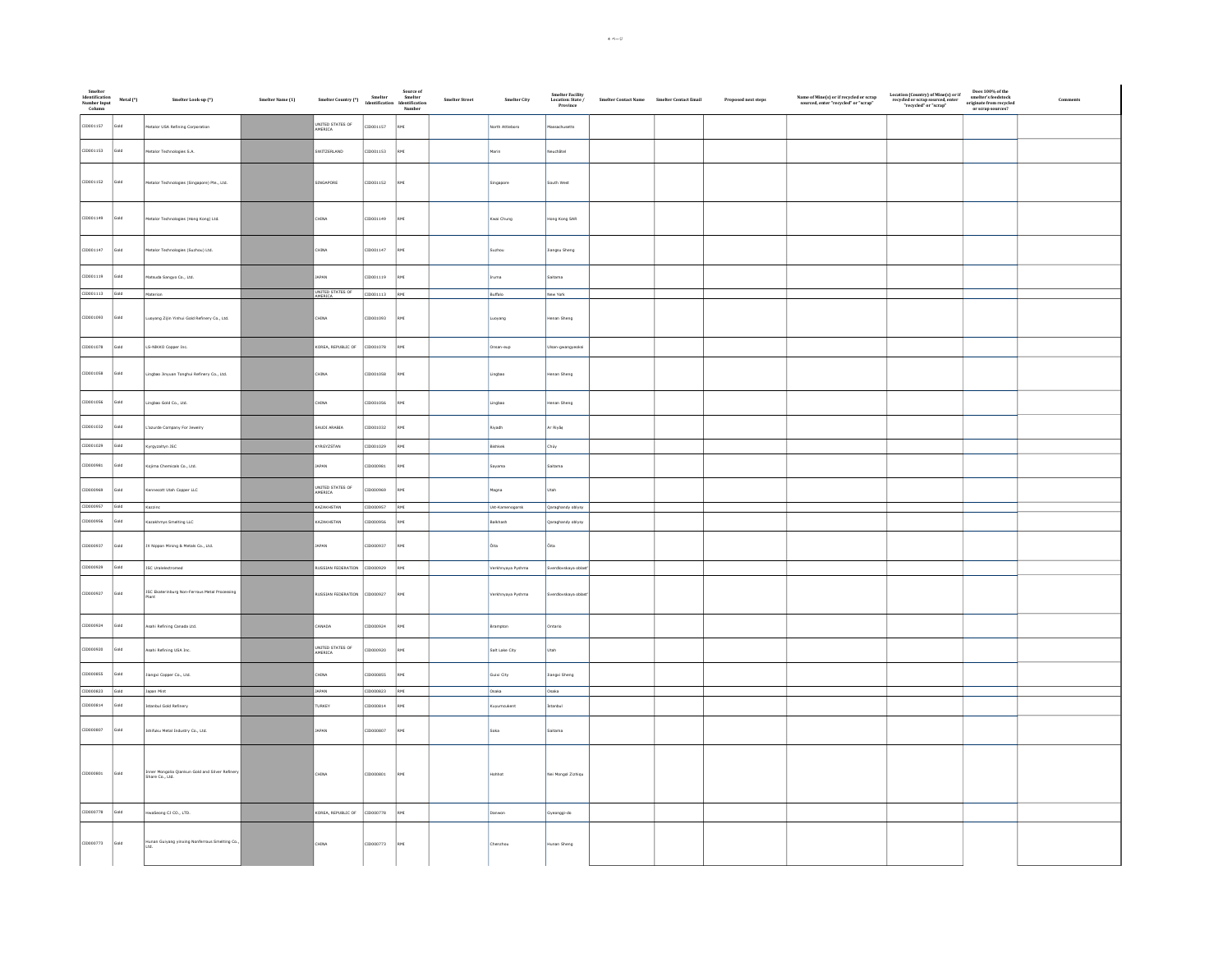| Smelter<br>Identification<br>Number Input<br>Column | Metal (*)   | Smelter Look-up (*)                                              | Smelter Name (1) | Source of<br>Smelter Country (*)<br>Smelter – Smelter<br>Identification Identification<br>Number |               |              | Smelter Street<br>Smelter City | Smelter Facility<br>Location: State /<br>Province | Smelter Contact Name Smelter Contact Email | Proposed next steps | $\begin{array}{c} \textbf{Name of Mine(s) or if recycled or scrap}\\ \textbf{sourced, enter "recycled" or "scrap"} \end{array}$ | $\begin{tabular}{ll} Location (Country) of Mine(s) or if & Does 100\% of therecycled or scrap source, enter & sameter's needed'' or "scrap" ∨ spring matter from recycle \\ &\hspace{2.5cm} "recycled" or "scrap" &\\ \end{tabular}$ | Comment |
|-----------------------------------------------------|-------------|------------------------------------------------------------------|------------------|--------------------------------------------------------------------------------------------------|---------------|--------------|--------------------------------|---------------------------------------------------|--------------------------------------------|---------------------|---------------------------------------------------------------------------------------------------------------------------------|--------------------------------------------------------------------------------------------------------------------------------------------------------------------------------------------------------------------------------------|---------|
| CID000767                                           | bloi        | Hunan Chenzhou Mining Co., Ltd.                                  |                  | CHINA                                                                                            | 10000767      | RMI          | uanling                        | Hunan Sheng                                       |                                            |                     |                                                                                                                                 |                                                                                                                                                                                                                                      |         |
| CID000711                                           | Gold        | Heraeus Precious Metals GmbH & Co. KG                            |                  | SERMANY                                                                                          | CID000711     | RMI          | Hanau                          | ssen                                              |                                            |                     |                                                                                                                                 |                                                                                                                                                                                                                                      |         |
| CID000707                                           | <b>Gold</b> | Heraeus Metals Hong Kong Ltd.                                    |                  | CHINA                                                                                            | CID000707     | RMI          | Fanling                        | Hong Kong SAR                                     |                                            |                     |                                                                                                                                 |                                                                                                                                                                                                                                      |         |
| CID000694                                           | Gold        | Heimerle + Meule GmbH                                            |                  | SERMANY                                                                                          | CID000694     | RMI          | Pforzheim                      | Baden-Württemberg                                 |                                            |                     |                                                                                                                                 |                                                                                                                                                                                                                                      |         |
| CID000689                                           | Gold        | LT Metal Ltd.                                                    |                  | KOREA, REPUBLIC OF                                                                               | CID000689     | RMI          | Seo-gu                         | Incheon-gwangyeoisi                               |                                            |                     |                                                                                                                                 |                                                                                                                                                                                                                                      |         |
| CID000671                                           | Gold        | Hangzhou Fuchunjiang Smelting Co., Ltd.                          |                  | CHINA                                                                                            | CID000671     | RMI          | Fuyang                         | Zhejiang Sheng                                    |                                            |                     |                                                                                                                                 |                                                                                                                                                                                                                                      |         |
| CID000651                                           | Gold        | Guoda Safina High-Tech Environmental Refinery<br>Co., Ltd.       |                  | CHINA                                                                                            | CID000651     | RMI          | Zhaoyuan                       | Shandong Sheng                                    |                                            |                     |                                                                                                                                 |                                                                                                                                                                                                                                      |         |
| CID000522                                           | Gold        | Refinery of Seemine Gold Co., Ltd.                               |                  | CHINA                                                                                            | CID000522     | RMI          | Lanzhou                        | Gansu Sheng                                       |                                            |                     |                                                                                                                                 |                                                                                                                                                                                                                                      |         |
| CID000493                                           | bloi        | OJSC Novosibirsk Refinery                                        |                  | RUSSIAN FEDERATION                                                                               | CID000493     | $_{\rm RMI}$ | vosibirsk                      | Novosibirskaya<br>oblast'                         |                                            |                     |                                                                                                                                 |                                                                                                                                                                                                                                      |         |
| CID000425                                           | Gold        | Eco-System Recycling Co., Ltd. East Plant                        |                  | JAPAN                                                                                            | CID000425     | RMI          | Honjo                          | Saitama                                           |                                            |                     |                                                                                                                                 |                                                                                                                                                                                                                                      |         |
| CID000401 Gold                                      |             | Dowa                                                             |                  | <b>JAPAN</b>                                                                                     | CID000401     | RMI          | Kosaka                         | Akita                                             |                                            |                     |                                                                                                                                 |                                                                                                                                                                                                                                      |         |
| CID000362                                           | <b>Gold</b> | DODUCO Contacts and Refining GmbH                                |                  | SERMANY                                                                                          | CID000362     | RMI          | <b>Yorzhein</b>                | Baden-Württemb                                    |                                            |                     |                                                                                                                                 |                                                                                                                                                                                                                                      |         |
| CID000359                                           | Gold        | DSC (Do Sung Corporation)                                        |                  | KOREA, REPUBLIC OF                                                                               | 10000359      | RMI          | Gimpo                          | Gyeonggi-do                                       |                                            |                     |                                                                                                                                 |                                                                                                                                                                                                                                      |         |
| CID000343                                           | Gold        | Daye Non-Ferrous Metals Mining Ltd.                              |                  | CHINA                                                                                            | CID000343     | RMI          | Huangshi                       | Hubei Sheng                                       |                                            |                     |                                                                                                                                 |                                                                                                                                                                                                                                      |         |
| CID000264                                           | Gold        | Chugai Mining                                                    |                  | <b>APAN</b>                                                                                      | CID000264     | $_{\rm RM}$  | Chiyoda                        | Tokyo                                             |                                            |                     |                                                                                                                                 |                                                                                                                                                                                                                                      |         |
| CID000233                                           | Gold        | Chimet S.p.A.                                                    |                  | <b>ITALY</b>                                                                                     | CID000233     | RMI          | Arezzo                         | Toscana                                           |                                            |                     |                                                                                                                                 |                                                                                                                                                                                                                                      |         |
| CID000197                                           | Gold        | Yunnan Copper Industry Co., Ltd.                                 |                  | CHINA                                                                                            | CID000197     | RMI          | Kunming                        | Yunnan Sheng                                      |                                            |                     |                                                                                                                                 |                                                                                                                                                                                                                                      |         |
| CID000189                                           | Gold        | Cendres + Metaux S.A.                                            |                  | SWITZERLAND                                                                                      | CID000189     | RMI          | Biel-Bienne                    | Bern                                              |                                            |                     |                                                                                                                                 |                                                                                                                                                                                                                                      |         |
| CID000185                                           | Gold        | CCR Refinery - Glencore Canada Corporation                       |                  | CANADA                                                                                           | CID000185     | RMI          | Montréal                       | Quebec                                            |                                            |                     |                                                                                                                                 |                                                                                                                                                                                                                                      |         |
| CID000180 Gold                                      |             | Caridad                                                          |                  | MEXICO                                                                                           | CID000180 RMI |              | Nacozari                       | Sonora                                            |                                            |                     |                                                                                                                                 |                                                                                                                                                                                                                                      |         |
| CID000176                                           | Gold        | C. Hafner GmbH + Co. KG                                          |                  | SERMANY                                                                                          | CID000176     | RMI          | Pforzheim                      | Baden-Württemberg                                 |                                            |                     |                                                                                                                                 |                                                                                                                                                                                                                                      |         |
| CID000157 Gold                                      |             | Boliden AB                                                       |                  | SWEDEN                                                                                           | CID000157     | RMI          | Skelleftehamn                  | Västerbottens län<br>ISE-241                      |                                            |                     |                                                                                                                                 |                                                                                                                                                                                                                                      |         |
| CID000128                                           | Gold        | Bangko Sentral ng Pilipinas (Central Bank of the<br>Philippines) |                  | PHILIPPINES                                                                                      | CID000128     | RMI          | Quezon City                    | Rizal                                             |                                            |                     |                                                                                                                                 |                                                                                                                                                                                                                                      |         |
| CID000113 Gold                                      |             | Aurubis AG                                                       |                  | GERMANY                                                                                          | CID000113 RMI |              | Hamburg                        | Hamburg                                           |                                            |                     |                                                                                                                                 |                                                                                                                                                                                                                                      |         |
| CID000103                                           | Gold        | Atasay Kuyumculuk Sanayi Ve Ticaret A.S.                         |                  | TURKEY                                                                                           | CID000103     | RMI          | Istanbul                       | İstanbul                                          |                                            |                     |                                                                                                                                 |                                                                                                                                                                                                                                      |         |
| CID000090                                           | Gold        | Asaka Riken Co., Ltd.                                            |                  | APAN                                                                                             | CID000090     | RMI          | Tamura                         | Fukushima                                         |                                            |                     |                                                                                                                                 |                                                                                                                                                                                                                                      |         |
| CID000082                                           | iold        | Asahi Pretec Corp.                                               |                  | APAN                                                                                             | ID000082      | RMI          | Kobe                           | opoyH                                             |                                            |                     |                                                                                                                                 |                                                                                                                                                                                                                                      |         |
| CID000077                                           | Gold        | Argor-Heraeus S.A.                                               |                  | WITZERLAND                                                                                       | ID000077      | RMI          | Mendrisio                      | Ticino                                            |                                            |                     |                                                                                                                                 |                                                                                                                                                                                                                                      |         |
| CID000058                                           | Gold        | AngloGold Ashanti Corrego do Sitio Mineracao                     |                  | BRAZIL                                                                                           | CID000058     | RMI          | Nova Lima                      | Minas Gerais                                      |                                            |                     |                                                                                                                                 |                                                                                                                                                                                                                                      |         |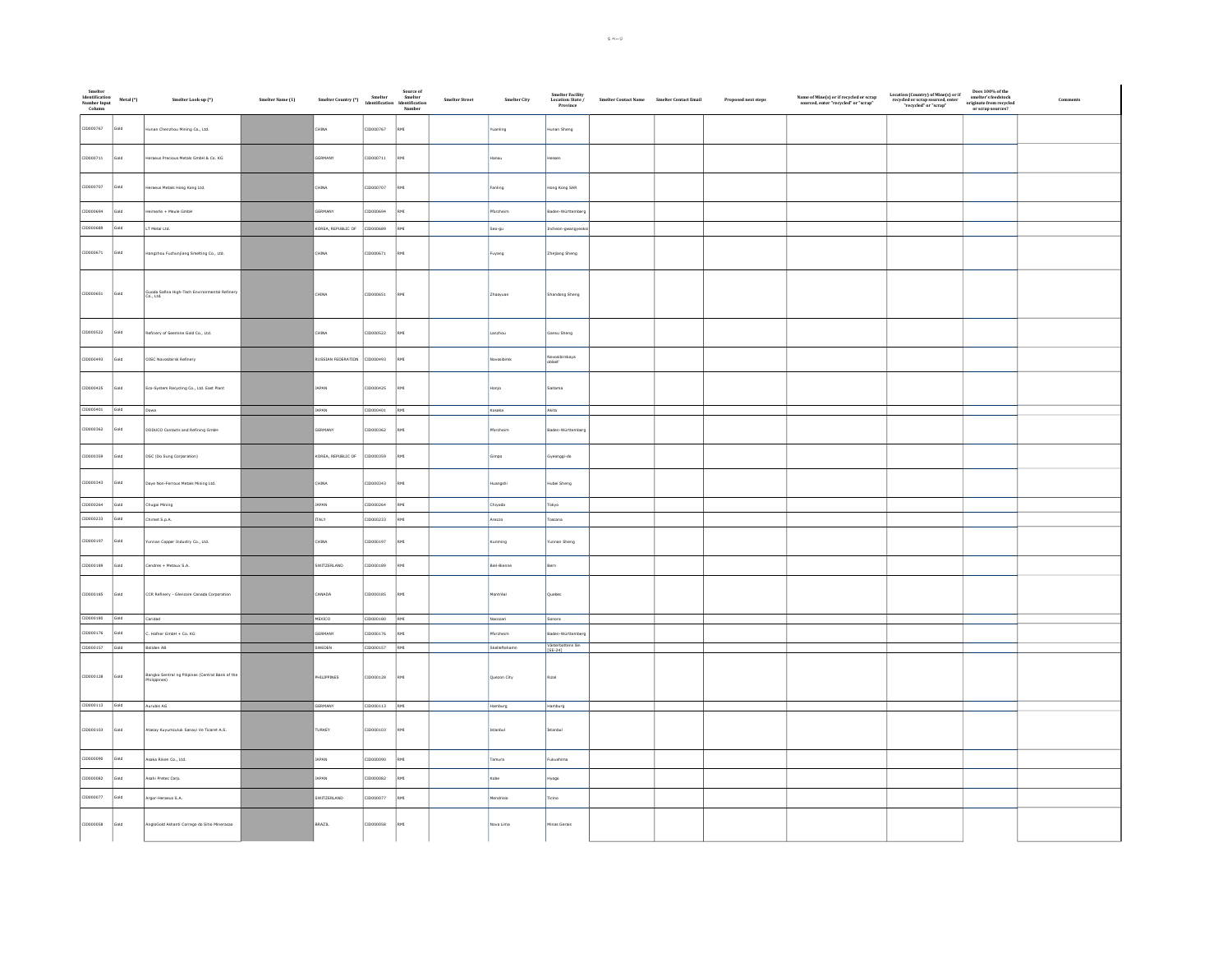| Smelter<br>Identification<br>Number Input<br>Column | Metal (*) | Smelter Look-up (*)                                       | Source of<br>Smelter Name (1) Smelter Country (*) Smelter Smelter Hamiltonia<br>Identification Identification Number (*) |                             |           |     | ${\bf Smelter\, Street}$ | Smelter City     | Smelter Facility<br>Location: State /<br>Province | Smelter Contact Name Smelter Contact Email | Proposed next steps | $\begin{array}{c} \textbf{Name of Mine(s) or if} \\ \textbf{sourced, enter "recycled" or "scrap"} \end{array}$ | $\begin{tabular}{ll} Location (Country) of Mine(s) or if & Does 100\% of therecycled or scrap source, enter"recycled" or "scrap" ∨ general ∨ scrap sources? \end{tabular}$ |  |
|-----------------------------------------------------|-----------|-----------------------------------------------------------|--------------------------------------------------------------------------------------------------------------------------|-----------------------------|-----------|-----|--------------------------|------------------|---------------------------------------------------|--------------------------------------------|---------------------|----------------------------------------------------------------------------------------------------------------|----------------------------------------------------------------------------------------------------------------------------------------------------------------------------|--|
| CID000041                                           | Gold      | Almalyk Mining and Metallurgical Complex<br>(AMMC)        |                                                                                                                          | <b>UZBEKISTAN</b>           | CID000041 | RMI |                          | Almalyk          | Toshkent                                          |                                            |                     |                                                                                                                |                                                                                                                                                                            |  |
| CID000035                                           | Gold      | Allgemeine Gold-und Silberscheideanstalt A.G.             |                                                                                                                          | GERMANY                     | CID000035 | RMI |                          | Pforzheim        | Baden-Württemberg                                 |                                            |                     |                                                                                                                |                                                                                                                                                                            |  |
| CID000019                                           | Gold      | Aida Chemical Industries Co., Ltd.                        |                                                                                                                          | JAPAN                       | CID000019 | RMI |                          | Fuchu            | Tokyo                                             |                                            |                     |                                                                                                                |                                                                                                                                                                            |  |
| CID000015                                           | Gold      | Advanced Chemical Company                                 |                                                                                                                          | UNITED STATES OF            | CID000015 | RMI |                          | Warwick          | Rhode Island                                      |                                            |                     |                                                                                                                |                                                                                                                                                                            |  |
| CID003402                                           | Tantalum  | CP Metals Inc.                                            |                                                                                                                          | UNITED STATES OF            | CID003402 | RMI |                          | Warren           | Ohio                                              |                                            |                     |                                                                                                                |                                                                                                                                                                            |  |
| CID002847                                           | antalum   | PRG Dooel                                                 |                                                                                                                          | NORTH MACEDONIA             | CID002847 | RMI |                          | Skopje           | Skopje                                            |                                            |                     |                                                                                                                |                                                                                                                                                                            |  |
| CID002842                                           | Tantalum  | Jiangxi Tuohong New Raw Material                          |                                                                                                                          | CHINA                       | CID002842 | RMI |                          | Yichun           | Jiangxi Sheng                                     |                                            |                     |                                                                                                                |                                                                                                                                                                            |  |
| CID002707                                           | Tantalum  | Resind Industria e Comercio Ltda.                         |                                                                                                                          | BRAZIL                      | CID002707 | RMI |                          | São João del Rei | Minas gerais                                      |                                            |                     |                                                                                                                |                                                                                                                                                                            |  |
| CID002558                                           | Tantalum  | Global Advanced Metals Aizu                               |                                                                                                                          | JAPAN                       | CID002558 | RMI |                          | Aizuwakamatsu    | Fukushima                                         |                                            |                     |                                                                                                                |                                                                                                                                                                            |  |
| CID002557                                           | Tantalum  | Global Advanced Metals Bovertown                          |                                                                                                                          | UNITED STATES OF<br>AMERICA | CID002557 | RMI |                          | Boyertown        | Pennsylvania                                      |                                            |                     |                                                                                                                |                                                                                                                                                                            |  |
| CID002550                                           | Tantalum  | H.C. Starck Smelting GmbH & Co. KG                        |                                                                                                                          | GERMANY                     | CID002550 | RMI |                          | Laufenburg       | Baden-Württemberg                                 |                                            |                     |                                                                                                                |                                                                                                                                                                            |  |
| CID002549                                           | antalum   | H.C. Starck Ltd.                                          |                                                                                                                          | JAPAN                       | ID002549  | RMI |                          | Mito             | Ibaraki                                           |                                            |                     |                                                                                                                |                                                                                                                                                                            |  |
| CID002548                                           | antalum   | H.C. Starck Inc.                                          |                                                                                                                          | UNITED STATES OF<br>AMERICA | ID002548  | RMI |                          | <b>lewton</b>    | fassachusetts                                     |                                            |                     |                                                                                                                |                                                                                                                                                                            |  |
| CID002547                                           | intalum   | H.C. Starck Hermsdorf GmbH                                |                                                                                                                          | GERMANY                     | CID002547 | RMI |                          | msdorf           | Thüringen                                         |                                            |                     |                                                                                                                |                                                                                                                                                                            |  |
| CID002545                                           | Tantalum  | H.C. Starck Tantalum and Niobium GmbH                     |                                                                                                                          | GERMANY                     | CID002545 | RMI |                          | Goslar           | Niedersachsen                                     |                                            |                     |                                                                                                                |                                                                                                                                                                            |  |
| CID002544                                           | Tantalum  | H.C. Starck Co., Ltd.                                     |                                                                                                                          | HAILAND                     | CID002544 | RMI |                          | Map Ta Phut      | Rayong                                            |                                            |                     |                                                                                                                |                                                                                                                                                                            |  |
| CID002539                                           | intalum   | KEMET Blue Metals                                         |                                                                                                                          | MEXICO                      | CID002539 | RMI |                          | Matamoros        | Tamaulipas                                        |                                            |                     |                                                                                                                |                                                                                                                                                                            |  |
| CID002512                                           | Tantalum  | Jiangxi Dinghai Tantalum & Niobium Co., Ltd.              |                                                                                                                          | CHINA                       | CID002512 | RMI |                          | Fengxin          | Jiangxi Sheng                                     |                                            |                     |                                                                                                                |                                                                                                                                                                            |  |
| CID002508                                           | Tantalum  | XinXing HaoRong Electronic Material Co., Ltd.             |                                                                                                                          | CHINA                       | CID002508 | RMI |                          | YunFu City       | Guangdong Sheng                                   |                                            |                     |                                                                                                                |                                                                                                                                                                            |  |
| CID002506                                           | Tantalum  | Jiujiang Zhongao Tantalum & Niobium Co., Ltd.             |                                                                                                                          | CHINA                       | CID002506 | RMI |                          | Jiujiang         | <b>Jiangxi Sheng</b>                              |                                            |                     |                                                                                                                |                                                                                                                                                                            |  |
| CID002505                                           | Tantalum  | FIR Metals & Resource Ltd.                                |                                                                                                                          | CHINA                       | CID002505 | RMI |                          | Zhuzhou          | Hunan Sheng                                       |                                            |                     |                                                                                                                |                                                                                                                                                                            |  |
| CID002504                                           | antalum   | D Block Metals, LLC                                       |                                                                                                                          | UNITED STATES OF<br>AMERICA | D002504   | RMI |                          | Sastonia         | lorth Carolina                                    |                                            |                     |                                                                                                                |                                                                                                                                                                            |  |
| CID002492                                           | Tantalum  | -<br>Hengyang King Xing Lifeng New Materials Co.,<br>Ltd. |                                                                                                                          | CHINA                       | CID002492 | RMI |                          | Hengyang         | Hunan Sheng                                       |                                            |                     |                                                                                                                |                                                                                                                                                                            |  |
| CID001969                                           | antalum   | Ulba Metallurgical Plant JSC                              |                                                                                                                          | KAZAKHSTAN                  | CID001969 | RMI |                          | Ust-Kamenogorsk  | Qaraghandy oblysy                                 |                                            |                     |                                                                                                                |                                                                                                                                                                            |  |
| CID001891                                           | Tantalum  | <b>Telex Metals</b>                                       |                                                                                                                          | UNITED STATES OF            | CID001891 | RMI |                          | Croydon          | Pennsylvania                                      |                                            |                     |                                                                                                                |                                                                                                                                                                            |  |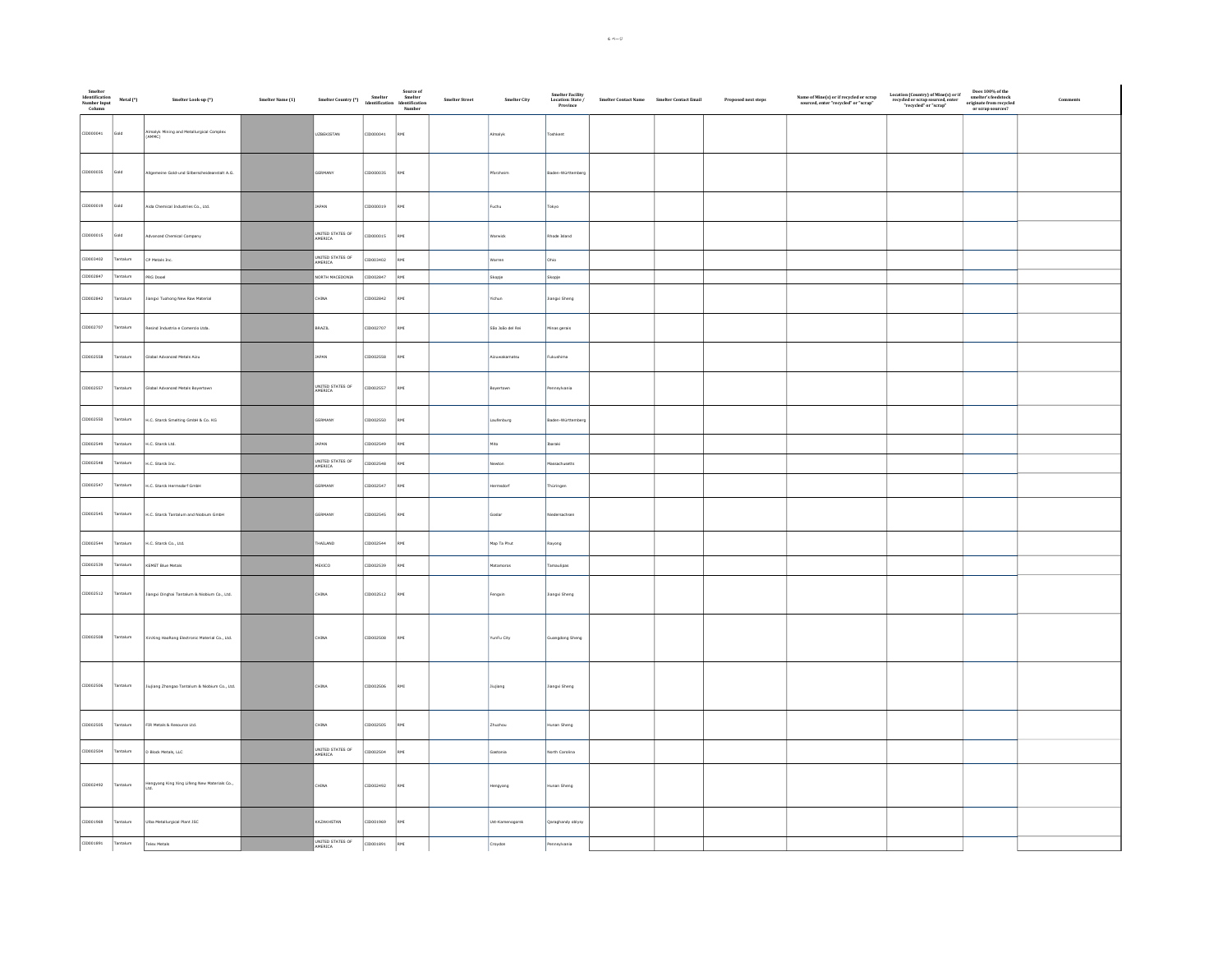| Smelter<br>Identification<br>Number Input<br>Column | Metal (*)  | Smelter Look-up (*)                                   | Smelter Name (1) | Source of<br>Smelter Country (*)<br>Smelter Memelification<br>Mumber<br>Number |           |            | ${\sf Smelter\, Street}$<br>Smelter City | Smelter Facility<br>Location: State /<br>Province | $\label{eq:1} \textbf{Smelter Contact Name} \qquad \textbf{Smelter Contact Email}$ | Proposed next steps | $\begin{array}{c} \textbf{Name of Mine(s) or if recycled or scrap}\\ \textbf{source, enter "recycled" or "scrap"} \end{array}$ | $\begin{tabular}{ll} Location (Country) of Mine(s) or if & Does 100\% of therespected or scrap sourced, enterred, enterweighted or scrap's currentor right of thecorrelated or "script" or or right source? \end{tabular}$ | Comment |
|-----------------------------------------------------|------------|-------------------------------------------------------|------------------|--------------------------------------------------------------------------------|-----------|------------|------------------------------------------|---------------------------------------------------|------------------------------------------------------------------------------------|---------------------|--------------------------------------------------------------------------------------------------------------------------------|----------------------------------------------------------------------------------------------------------------------------------------------------------------------------------------------------------------------------|---------|
| CID001869                                           | antalum    | Taki Chemical Co., Ltd.                               |                  | <b>JAPAN</b>                                                                   | CID001869 | RMI        | rima                                     |                                                   |                                                                                    |                     |                                                                                                                                |                                                                                                                                                                                                                            |         |
| CID001769                                           | antalum    | Solikamsk Magnesium Works OAD                         |                  | RUSSIAN FEDERATION                                                             | CID001769 | RMI        | Solikamsk                                | Permskiy kray                                     |                                                                                    |                     |                                                                                                                                |                                                                                                                                                                                                                            |         |
| CID001522                                           | fantalum   | ranling Jincheng Tantalum & Niobium Co., Ltd.         |                  | :HINA                                                                          | CID001522 | RMI        | Zhuzhou                                  | Hunan Sheng                                       |                                                                                    |                     |                                                                                                                                |                                                                                                                                                                                                                            |         |
| CID001508                                           | Tantalum   | QuantumClean                                          |                  | UNITED STATES OF                                                               | CID001508 | RMI        | Carrollton                               | Texas                                             |                                                                                    |                     |                                                                                                                                |                                                                                                                                                                                                                            |         |
| CID001277                                           | Tantalum   | Ningxia Orient Tantalum Industry Co., Ltd.            |                  | CHINA                                                                          | CID001277 | RMI        | Shizuishan City                          | Ningxia Huizi Zizhiq                              |                                                                                    |                     |                                                                                                                                |                                                                                                                                                                                                                            |         |
| CID001200                                           | antalum    | NPM Silmet AS                                         |                  | ESTONIA                                                                        | CID001200 | RMI        | Sillamãe                                 | Ida-Virumaa                                       |                                                                                    |                     |                                                                                                                                |                                                                                                                                                                                                                            |         |
| CID001192                                           | Tantalum   | litsui Mining and Smelting Co., Ltd.                  |                  | JAPAN                                                                          | CID001192 | <b>IMR</b> | Omuta                                    | Fukuoka                                           |                                                                                    |                     |                                                                                                                                |                                                                                                                                                                                                                            |         |
| CID001175                                           | antalum    | ineracao Taboca S.A.                                  |                  | BRAZIL                                                                         | CID001175 |            | Presidente Figueiredo                    | mazonas                                           |                                                                                    |                     |                                                                                                                                |                                                                                                                                                                                                                            |         |
| CID001163                                           | antalum    | Metallurgical Products India Pvt., Ltd.               |                  | INDIA                                                                          | CID001163 | RMI        | District Raigad                          | Maharashtra                                       |                                                                                    |                     |                                                                                                                                |                                                                                                                                                                                                                            |         |
| CID001076                                           | Tantalum   | LSM Brasil S.A.                                       |                  | BRAZIL                                                                         | CID001076 | RMI        | São João del Rei                         | Minas Gerais                                      |                                                                                    |                     |                                                                                                                                |                                                                                                                                                                                                                            |         |
| CID000917                                           | antalum    | ujiang Tanbre Co., Ltd.                               |                  | HINA                                                                           | 10000917  |            | Jiujiang                                 | langxi Sheng                                      |                                                                                    |                     |                                                                                                                                |                                                                                                                                                                                                                            |         |
| CID000914                                           | Tantalum   | liuliang JinXin Nonferrous Metals Co., Ltd.           |                  | CHINA                                                                          | CID000914 | RMI        | Jiujiang                                 | Jiangxi Sheng                                     |                                                                                    |                     |                                                                                                                                |                                                                                                                                                                                                                            |         |
| CID000616                                           | Tantalum   | angdong Zhiyuan New Material Co., Ltd.                |                  | CHINA                                                                          | CID000616 | <b>IMR</b> | Yingde                                   | Guangdong Sheng                                   |                                                                                    |                     |                                                                                                                                |                                                                                                                                                                                                                            |         |
| CID000460                                           | antalum    | F&X Electro-Materials Ltd.                            |                  | hina                                                                           | 0000460   | RMI        | Jiangmen                                 | Suangdong Sheng                                   |                                                                                    |                     |                                                                                                                                |                                                                                                                                                                                                                            |         |
| CID000456                                           | Tantalum   | Exotech Inc.                                          |                  | UNITED STATES OF<br>AMERICA                                                    | CID000456 | RMI        | Pompano Beach                            | Florida                                           |                                                                                    |                     |                                                                                                                                |                                                                                                                                                                                                                            |         |
| CID000211                                           | Tantalum   | Changsha South Tantalum Niobium Co., Ltd.             |                  | CHINA                                                                          | CID000211 | RMI        | Changsha                                 | Hunan Sheng                                       |                                                                                    |                     |                                                                                                                                |                                                                                                                                                                                                                            |         |
| CID000092                                           | Tantalum   | Isaka Riken Co., Ltd.                                 |                  | APAN                                                                           | 1000002   | RMI        | Tamura                                   | ukushima                                          |                                                                                    |                     |                                                                                                                                |                                                                                                                                                                                                                            |         |
| CID003410                                           | <b>Tin</b> | Sejiu City Fuxiang Industry and Trade Co., Ltd.       |                  | HINA                                                                           | 10003410  | RMI        | Gejiu                                    | unnan Sheng                                       |                                                                                    |                     |                                                                                                                                |                                                                                                                                                                                                                            |         |
| CID003409                                           | Tin        | Precious Minerals and Smelting Limited                |                  | $\ensuremath{\text{INDIA}}$                                                    | CID003409 | RMI        | Jagdalpur                                | Chhattisgarh                                      |                                                                                    |                     |                                                                                                                                |                                                                                                                                                                                                                            |         |
| CID003397                                           |            | runnan Yunfan Non-ferrous Metals Co., Ltd.            |                  | CHINA                                                                          | CID003397 | RMI        | Gejiu                                    | Yunnan Sheng                                      |                                                                                    |                     |                                                                                                                                |                                                                                                                                                                                                                            |         |
| CID003379                                           |            | Ma'anshan Weitai Tin Co., Ltd.                        |                  | CHINA                                                                          | CID003379 | RMI        | Maanshan                                 | Anhui Sheng                                       |                                                                                    |                     |                                                                                                                                |                                                                                                                                                                                                                            |         |
| CID003356                                           | Tin        | Dongguan GEXPO Environmental Engineering<br>Co., Ltd. |                  | <b>CHINA</b>                                                                   | CID003356 | RMI        | Dongguan                                 | Guangdong Sheng                                   |                                                                                    |                     |                                                                                                                                |                                                                                                                                                                                                                            |         |
| CID003325                                           |            | Tin Technology & Refining                             |                  | UNITED STATES OF<br>AMERICA                                                    | CID003325 | RMI        | West Chester                             | Pennsylvania                                      |                                                                                    |                     |                                                                                                                                |                                                                                                                                                                                                                            |         |
| CID003208                                           |            | ongpipat Company Limited                              |                  | <b>YANMAR</b>                                                                  | CID003208 | RMI        | Yangon                                   | Yangon                                            |                                                                                    |                     |                                                                                                                                |                                                                                                                                                                                                                            |         |
| CID003205                                           | Tin        | PT Bangka Serumpun                                    |                  | INDONESIA                                                                      | CID003205 | RMI        |                                          | Kepulauan Bangka<br>Belitung                      |                                                                                    |                     |                                                                                                                                |                                                                                                                                                                                                                            |         |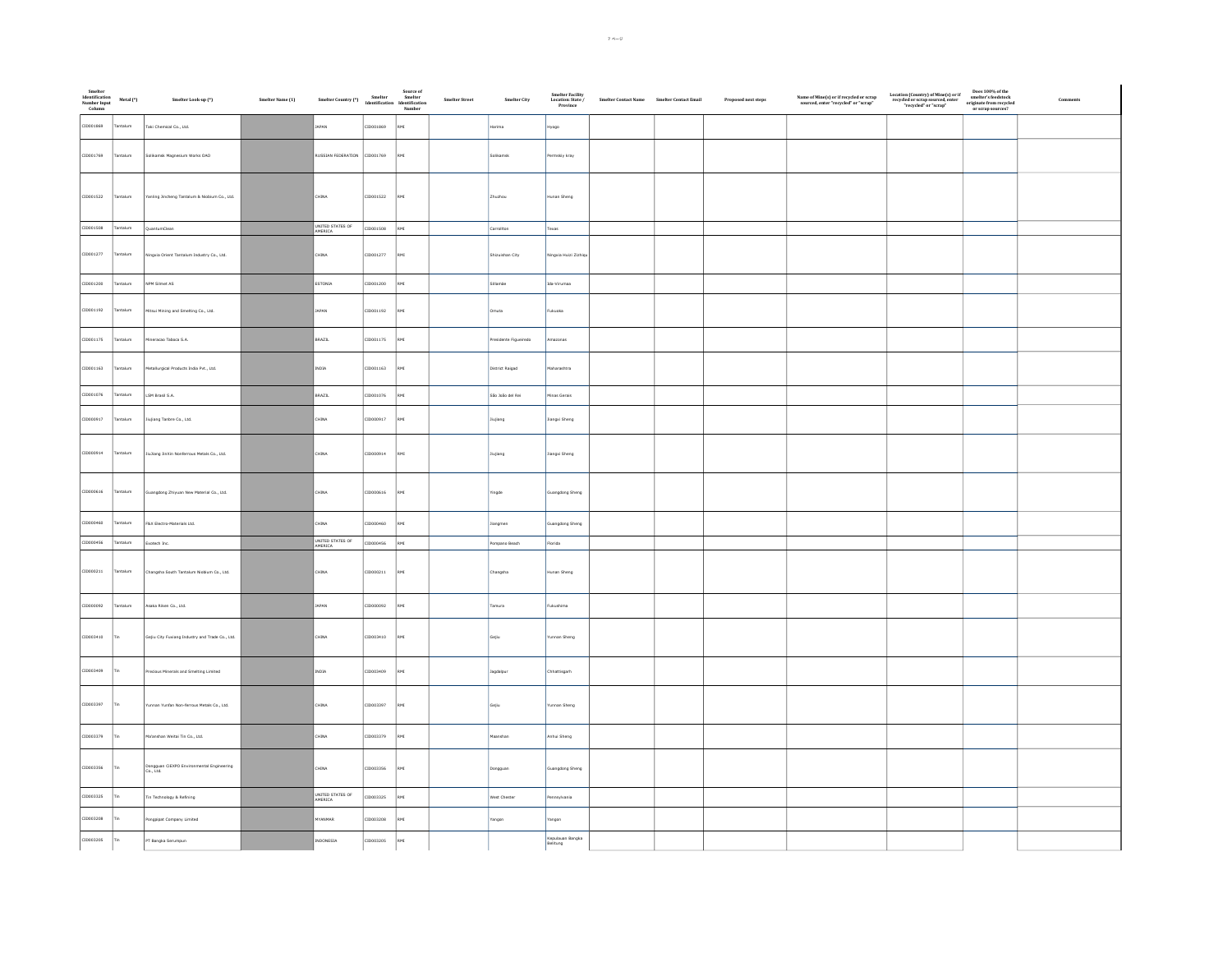| Smelter<br>Identification<br>Number Input<br>Column | Metal (*) | Smelter Look-up (*)                                                                      | Smelter Name (1)                         | Source of<br>Smelter Country (*)<br>Meester Smelter<br>Identification<br>Number<br>Number |           |                | Smelter Street<br>Smelter City        | Smelter Facility<br>Location: State /<br>Province | $\label{eq:1} \textbf{Smelter Contact Name} \qquad \textbf{Smelter Contact Email}$ | Proposed next steps | $\begin{array}{c} \textbf{Name of Mine(s) or if recycled or scrap} \\ \textbf{sourced, enter "recycled" or "scrap"} \end{array}$ | $\begin{array}{c} \text{Location (Country) of Mine(s) or if} \\ \text{recycled or scrap sourced, enter} \\ \text{"recycled" or "scrap"} \end{array}$ | Does $100\%$ of the smelter's feedstock originate from recycled or scrap sources? |  |
|-----------------------------------------------------|-----------|------------------------------------------------------------------------------------------|------------------------------------------|-------------------------------------------------------------------------------------------|-----------|----------------|---------------------------------------|---------------------------------------------------|------------------------------------------------------------------------------------|---------------------|----------------------------------------------------------------------------------------------------------------------------------|------------------------------------------------------------------------------------------------------------------------------------------------------|-----------------------------------------------------------------------------------|--|
| CID003190                                           | Tin       | Chifeng Dajingzi Tin Industry Co., Ltd.                                                  |                                          | CHINA                                                                                     | CID003190 | RMI            | Chifeng                               | Nei Mongol Zizhiqu                                |                                                                                    |                     |                                                                                                                                  |                                                                                                                                                      |                                                                                   |  |
| CID003116                                           | Tin       | Guangdong Hanhe Non-Ferrous Metal Co., Ltd.                                              |                                          | CHINA                                                                                     | CID003116 | RMI            | Chaozhou                              | Guangdong Sheng                                   |                                                                                    |                     |                                                                                                                                  |                                                                                                                                                      |                                                                                   |  |
| CID002858                                           | Tin.      | Modeltech Sdn Bhd                                                                        |                                          | MALAYSIA                                                                                  | CID002858 | RMI            | Kawasan Perindustrian Bukit<br>Rambai |                                                   |                                                                                    |                     |                                                                                                                                  |                                                                                                                                                      |                                                                                   |  |
| CID002849                                           | Tin       | Guanyang Guida Nonferrous Metal Smelting<br>Plant                                        |                                          | CHINA                                                                                     | CID002849 | RMI            | Guanyang                              | Guangxi Zhuangzu<br>Zizhiqu                       |                                                                                    |                     |                                                                                                                                  |                                                                                                                                                      |                                                                                   |  |
| CID002848                                           | Tin.      | Smelter not listed                                                                       | Gejiu Fengming Metallurgy Chemical CHINA |                                                                                           | CID002848 | RMI            |                                       |                                                   |                                                                                    |                     |                                                                                                                                  |                                                                                                                                                      |                                                                                   |  |
| CID002844                                           |           | HuiChang Hill Tin Industry Co., Ltd.                                                     |                                          | CHINA                                                                                     | CID002844 | RMT            | Ganzhou                               | Jiangxi Sheng                                     |                                                                                    |                     |                                                                                                                                  |                                                                                                                                                      |                                                                                   |  |
| CID002835                                           | Tin.      | Smelter not listed                                                                       | PT Menara Cipta Mulia                    | INDONESIA                                                                                 | CID002835 | RMI            |                                       |                                                   |                                                                                    |                     |                                                                                                                                  |                                                                                                                                                      |                                                                                   |  |
| CID002834                                           |           | Thai Nguyen Mining and Metallurgy Co., Ltd.                                              |                                          | VIET NAM                                                                                  | CID002834 | RMI            | Thai Nguyen                           | Thái Nguyễn                                       |                                                                                    |                     |                                                                                                                                  |                                                                                                                                                      |                                                                                   |  |
| CID002774                                           | Tin.      | Metallo Spain S.L.U.                                                                     |                                          | SPAIN                                                                                     | CID002774 | <b>RMT</b>     | Berango                               | Bizkaia                                           |                                                                                    |                     |                                                                                                                                  |                                                                                                                                                      |                                                                                   |  |
| CID002773                                           |           | Metallo Belgium N.V.                                                                     |                                          | BELGIUM                                                                                   | CID002773 | RMI            | Beerse                                | Antwerpen                                         |                                                                                    |                     |                                                                                                                                  |                                                                                                                                                      |                                                                                   |  |
| CID002756                                           | Ima       | Super Ligas                                                                              |                                          | BRAZIL                                                                                    | CID002756 | RMI            | Piracicaba                            | São Paulo                                         |                                                                                    |                     |                                                                                                                                  |                                                                                                                                                      |                                                                                   |  |
| CID002706                                           |           | Resind Industria e Comercio Ltda.                                                        |                                          | BRAZIL                                                                                    | CID002706 | RMT            | São João del Rei                      | Minas gerais                                      |                                                                                    |                     |                                                                                                                                  |                                                                                                                                                      |                                                                                   |  |
| CID002703                                           | Tin       | An Vinh Joint Stock Mineral Processing Company                                           |                                          | VIET NAM                                                                                  | CID002703 | RMI            | Quy Hop                               | Nghệ An                                           |                                                                                    |                     |                                                                                                                                  |                                                                                                                                                      |                                                                                   |  |
| CID002574                                           | Tin       | Tuyen Quang Non-Ferrous Metals Joint Stock<br>Company                                    |                                          | VIET NAM                                                                                  | CID002574 | RMI            | Tan Quang                             | Tuyên Quang                                       |                                                                                    |                     |                                                                                                                                  |                                                                                                                                                      |                                                                                   |  |
| CID002573                                           | Tin.      | Nghe Tinh Non-Ferrous Metals Joint Stock                                                 |                                          | VIET NAM                                                                                  | CID002573 | RMI            | Quy Hop                               | Nghệ An                                           |                                                                                    |                     |                                                                                                                                  |                                                                                                                                                      |                                                                                   |  |
| CID002572                                           | Tin       | Electro-Mechanical Facility of the Cao Bang<br>Minerals & Metallurgy Joint Stock Company |                                          | VIET NAM                                                                                  | CID002572 | RMI            | Tinh Tuc                              | Cao Bằng                                          |                                                                                    |                     |                                                                                                                                  |                                                                                                                                                      |                                                                                   |  |
| CID002517                                           |           | O.M. Manufacturing Philippines, Inc.                                                     |                                          | PHILIPPINES                                                                               | CID002517 | RMI            | tosario                               | Cavite                                            |                                                                                    |                     |                                                                                                                                  |                                                                                                                                                      |                                                                                   |  |
| CID002503                                           |           | PT ATD Makmur Mandiri Jaya                                                               |                                          | INDONESIA                                                                                 | CID002503 | RMT            | ungailiat                             | Kepulauan Bangka<br>Belitung                      |                                                                                    |                     |                                                                                                                                  |                                                                                                                                                      |                                                                                   |  |
| CID002500                                           |           | Melt Metais e Ligas S.A.                                                                 |                                          | BRAZIL                                                                                    | CID002500 | $\mathsf{RMI}$ | Ariquemes                             | Rondônia                                          |                                                                                    |                     |                                                                                                                                  |                                                                                                                                                      |                                                                                   |  |
| CID002468                                           | rio       | Magnu's Minerais Metais e Ligas Ltda.                                                    |                                          | BRAZIL                                                                                    | CID002468 | RMI            | São João del Rei                      | Minas Gerais                                      |                                                                                    |                     |                                                                                                                                  |                                                                                                                                                      |                                                                                   |  |
| CID002455                                           | Tin.      | Smelter not listed                                                                       | CV Venus Inti Perkasa                    | INDONESIA                                                                                 | CID002455 | RMI            |                                       |                                                   |                                                                                    |                     |                                                                                                                                  |                                                                                                                                                      |                                                                                   |  |
| CID002180                                           |           | unnan Tin Company Limited                                                                |                                          | CHINA                                                                                     | CID002180 |                | Gejiu                                 | funnan Sheng                                      |                                                                                    |                     |                                                                                                                                  |                                                                                                                                                      |                                                                                   |  |
| CID002158                                           | Tin.      | Yunnan Chengfeng Non-ferrous Metals Co., Ltd.                                            |                                          | CHINA                                                                                     | CID002158 | RM             | Gejiu                                 | Yunnan Sheng                                      |                                                                                    |                     |                                                                                                                                  |                                                                                                                                                      |                                                                                   |  |
| CID002036                                           | Tin.      | White Solder Metalurgia e Mineracao Ltda.                                                |                                          | BRAZIL                                                                                    | CID002036 | RMI            | Ariquemes                             | Rondônia                                          |                                                                                    |                     |                                                                                                                                  |                                                                                                                                                      |                                                                                   |  |
| CID001908                                           | Tin       | Gejiu Yunxin Nonferrous Electrolysis Co., Ltd.                                           |                                          | CHINA                                                                                     | CID001908 | RMI            | Gejiu                                 | Yunnan Sheng                                      |                                                                                    |                     |                                                                                                                                  |                                                                                                                                                      |                                                                                   |  |
| CID001898 Tin                                       |           | Thaisarco                                                                                |                                          | THAILAND                                                                                  | CID001898 | RMI            | Amphur Muang                          | Phuket                                            |                                                                                    |                     |                                                                                                                                  |                                                                                                                                                      |                                                                                   |  |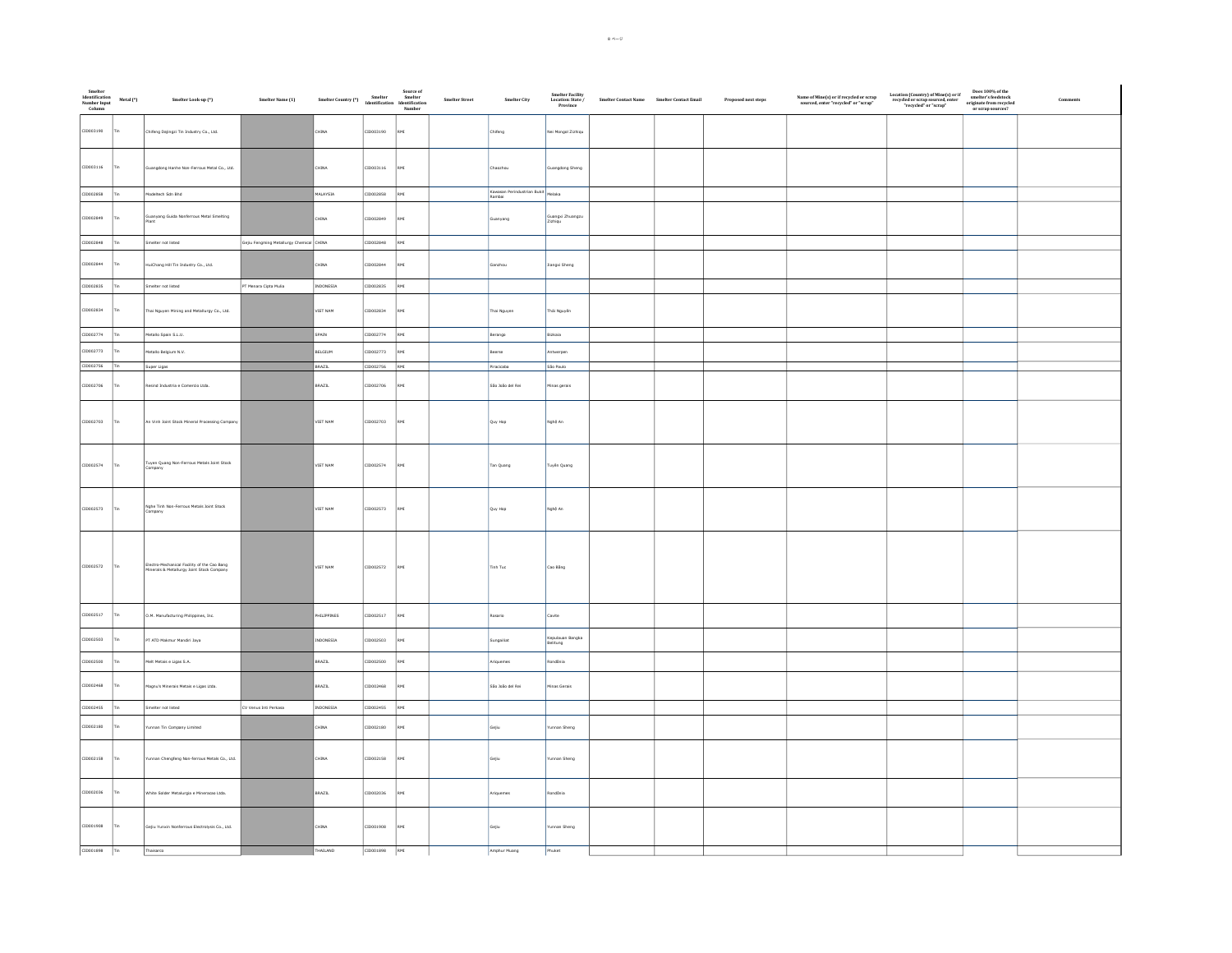| Smelter<br>Identification<br>Number Input<br>Column | Metal (*)  | Smelter Look-up (*)                                         | Smelter Name (1)         | Source of<br>Smelter Country (*)<br>Identification Identification<br>Number |                 |             | Smelter Street | Smelter City           | $\begin{array}{c} \textbf{Smelter Facility} \\ \textbf{Location: State} \; / \\ \; \textbf{Province} \end{array}$ | $\begin{minipage}{.4\linewidth} \emph{Smelter Contact Name} \emph{Smelter Contact Email} \end{minipage}$ | Proposed next steps | $\label{eq:name} \begin{array}{ll} \textbf{Name of Mine(s) or if recycled or scrap} \\ \textbf{sourced, enter "recycled" or "scrap"} \end{array}$ | $\begin{array}{c} \text{Location (Country) of Mine(s) or if} \\ \text{recycled or scrap sourced, enter} \\ \text{"recycled" or "scrap"} \end{array}$ | Does 100% of the<br>smelter's feedstock<br>originate from recycled<br>or scrap sources? |  |
|-----------------------------------------------------|------------|-------------------------------------------------------------|--------------------------|-----------------------------------------------------------------------------|-----------------|-------------|----------------|------------------------|-------------------------------------------------------------------------------------------------------------------|----------------------------------------------------------------------------------------------------------|---------------------|---------------------------------------------------------------------------------------------------------------------------------------------------|------------------------------------------------------------------------------------------------------------------------------------------------------|-----------------------------------------------------------------------------------------|--|
| CID001758                                           |            | Soft Metais Ltda.                                           |                          | BRAZIL                                                                      | 10001758        | RMI         |                | Bebedouro              | São Paulo                                                                                                         |                                                                                                          |                     |                                                                                                                                                   |                                                                                                                                                      |                                                                                         |  |
| CID001539                                           |            | Rui Da Hung                                                 |                          | TAIWAN, PROVINCE OF                                                         | ID001539        | RMI         |                | Longtan Shiang Taoyuan | Taoyuan                                                                                                           |                                                                                                          |                     |                                                                                                                                                   |                                                                                                                                                      |                                                                                         |  |
| CID001490                                           |            | Smelter not listed                                          | PT Tinindo Inter Nusa    | INDONESIA                                                                   | ID001490        | RMI         |                |                        |                                                                                                                   |                                                                                                          |                     |                                                                                                                                                   |                                                                                                                                                      |                                                                                         |  |
| CID001482                                           |            | PT Timah Tbk Mentok                                         |                          | INDONESIA                                                                   | ID001482        | RMI         |                | Mentok                 | Kepulauan Bangka<br>Belitung                                                                                      |                                                                                                          |                     |                                                                                                                                                   |                                                                                                                                                      |                                                                                         |  |
| CID001477                                           |            | PT Timah Tbk Kundur                                         |                          | NDONESIA                                                                    | ID001477        | RMI         |                | .<br>undur             | Riau                                                                                                              |                                                                                                          |                     |                                                                                                                                                   |                                                                                                                                                      |                                                                                         |  |
| CID001468                                           |            | Smelter not listed                                          | PT Stanindo Inti Perkasa | INDONESIA                                                                   | ID001468        | RMI         |                |                        |                                                                                                                   |                                                                                                          |                     |                                                                                                                                                   |                                                                                                                                                      |                                                                                         |  |
| CID001460                                           |            | PT Refined Bangka Tin                                       |                          | NDONESIA                                                                    | ID001460        | $_{\rm RM}$ |                | ungailiat              | Kepulauan Bangka<br>Belitung                                                                                      |                                                                                                          |                     |                                                                                                                                                   |                                                                                                                                                      |                                                                                         |  |
| CID001458                                           | <b>The</b> | Smelter not listed                                          | PT Prima Timah Utama     | INDONESIA                                                                   | CID001458       | RMI         |                |                        |                                                                                                                   |                                                                                                          |                     |                                                                                                                                                   |                                                                                                                                                      |                                                                                         |  |
| CID001453                                           |            | PT Mitra Stania Prima                                       |                          | INDONESIA                                                                   | ID001453        | RMI         |                | Sungailiat             | Kepulauan Bangka<br>Belitung                                                                                      |                                                                                                          |                     |                                                                                                                                                   |                                                                                                                                                      |                                                                                         |  |
| CID001428                                           |            | Smelter not listed                                          | PT Bukit Timah           | NDONESIA                                                                    | ID001428        | RMI         |                |                        |                                                                                                                   |                                                                                                          |                     |                                                                                                                                                   |                                                                                                                                                      |                                                                                         |  |
| CID001402                                           |            | Smelter not listed                                          | PT Babel Inti Perkasa    | INDONESIA                                                                   | ID001402        | RMI         |                |                        |                                                                                                                   |                                                                                                          |                     |                                                                                                                                                   |                                                                                                                                                      |                                                                                         |  |
|                                                     |            |                                                             |                          |                                                                             |                 |             |                |                        |                                                                                                                   |                                                                                                          |                     |                                                                                                                                                   |                                                                                                                                                      |                                                                                         |  |
| CID001399                                           |            | PT Artha Cipta Langgeng                                     |                          | INDONESIA                                                                   | 10001399        | RM3         |                | Sungailiat             | Kepulauan Bangka<br>Belitung                                                                                      |                                                                                                          |                     |                                                                                                                                                   |                                                                                                                                                      |                                                                                         |  |
| CID001337                                           |            | Operaciones Metalurgicas S.A.                               |                          | BOLIVIA<br>(PLURINATIONAL STATE CID001337<br>OF)                            |                 | RMI         |                | Oruro                  | <b>Oruro</b>                                                                                                      |                                                                                                          |                     |                                                                                                                                                   |                                                                                                                                                      |                                                                                         |  |
| CID001314                                           |            | O.M. Manufacturing (Thailand) Co., Ltd.                     |                          | THAILAND                                                                    | ID001314        | RMI         |                | Nongkham Sriracha      | Chon Buri                                                                                                         |                                                                                                          |                     |                                                                                                                                                   |                                                                                                                                                      |                                                                                         |  |
|                                                     |            |                                                             |                          |                                                                             |                 |             |                |                        |                                                                                                                   |                                                                                                          |                     |                                                                                                                                                   |                                                                                                                                                      |                                                                                         |  |
| CID001231                                           |            | liangxi New Nanshan Technology Ltd.                         |                          | CHINA                                                                       | ID001231        | RMI         |                | ianzhou                | Jiangxi Sheng                                                                                                     |                                                                                                          |                     |                                                                                                                                                   |                                                                                                                                                      |                                                                                         |  |
| CID001191                                           |            | tsubishi Materials Corporation                              |                          | JAPAN                                                                       | ID001191        | RMI         |                | Asago                  | lyago                                                                                                             |                                                                                                          |                     |                                                                                                                                                   |                                                                                                                                                      |                                                                                         |  |
| CID001182                                           | -l Tin     | Minsur                                                      |                          | PERU                                                                        | CID001182       | RMI         |                | Paracas                | Ika                                                                                                               |                                                                                                          |                     |                                                                                                                                                   |                                                                                                                                                      |                                                                                         |  |
|                                                     |            |                                                             |                          |                                                                             |                 |             |                |                        |                                                                                                                   |                                                                                                          |                     |                                                                                                                                                   |                                                                                                                                                      |                                                                                         |  |
| CID001173                                           |            | ineracao Taboca S.A.                                        |                          | BRAZIL                                                                      | ID001173        | RMI         |                | Bairro Guarapiranga    | São Paulo                                                                                                         |                                                                                                          |                     |                                                                                                                                                   |                                                                                                                                                      |                                                                                         |  |
| CID001142                                           |            | Metallic Resources, Inc.                                    |                          | UNITED STATES OF<br>AMERICA                                                 | ID001142        | RMI         |                | pudaniwi               | Ohio                                                                                                              |                                                                                                          |                     |                                                                                                                                                   |                                                                                                                                                      |                                                                                         |  |
| CID001105                                           |            | laysia Smelting Corporation (MSC)                           |                          | MALAYSIA                                                                    | ID001105        | RMI         |                | utterworth             | ulau Pinang                                                                                                       |                                                                                                          |                     |                                                                                                                                                   |                                                                                                                                                      |                                                                                         |  |
| CID001070                                           |            | .<br>China Tin Group Co., Ltd.                              |                          | <b>CHINA</b>                                                                | ID001070        | RMI         |                | Laibin                 | Guangxi Zhuangzu<br>Zizhiqu                                                                                       |                                                                                                          |                     |                                                                                                                                                   |                                                                                                                                                      |                                                                                         |  |
| CID000942                                           |            | Sejiu Kai Meng Industry and Trade LLC                       |                          | CHINA                                                                       | 10000942        | RM1         |                | Gejiu                  | funnan Sheng                                                                                                      |                                                                                                          |                     |                                                                                                                                                   |                                                                                                                                                      |                                                                                         |  |
|                                                     |            |                                                             |                          |                                                                             |                 |             |                |                        |                                                                                                                   |                                                                                                          |                     |                                                                                                                                                   |                                                                                                                                                      |                                                                                         |  |
| CID000760                                           |            | Huichang Jinshunda Tin Co., Ltd.                            |                          | CHINA                                                                       | 10000760        | RMI         |                | Sanzhou                | Jiangxi Sheng                                                                                                     |                                                                                                          |                     |                                                                                                                                                   |                                                                                                                                                      |                                                                                         |  |
|                                                     |            |                                                             |                          |                                                                             |                 |             |                |                        |                                                                                                                   |                                                                                                          |                     |                                                                                                                                                   |                                                                                                                                                      |                                                                                         |  |
| CID000555                                           |            | Gejiu Zili Mining And Metallurgy Co., Ltd.                  |                          | CHINA                                                                       | 22200001        | RMI         |                | Gejiu                  | unnan Sheng                                                                                                       |                                                                                                          |                     |                                                                                                                                                   |                                                                                                                                                      |                                                                                         |  |
|                                                     |            |                                                             |                          |                                                                             |                 |             |                |                        |                                                                                                                   |                                                                                                          |                     |                                                                                                                                                   |                                                                                                                                                      |                                                                                         |  |
| CID000538                                           |            | Gejiu Non-Ferrous Metal Processing Co., Ltd.                |                          | CHINA                                                                       | CID000538       | RMI         |                | Gejiu                  | runnan Sheng                                                                                                      |                                                                                                          |                     |                                                                                                                                                   |                                                                                                                                                      |                                                                                         |  |
|                                                     |            |                                                             |                          |                                                                             |                 |             |                |                        |                                                                                                                   |                                                                                                          |                     |                                                                                                                                                   |                                                                                                                                                      |                                                                                         |  |
| CID000468 Tin                                       |            | Fenix Metals                                                |                          | POLAND                                                                      | $CID000468$ RMI |             |                | Chmielów               | Podkarpackie                                                                                                      |                                                                                                          |                     |                                                                                                                                                   |                                                                                                                                                      |                                                                                         |  |
| CID000448                                           |            | Estanho de Rondonia S.A.                                    |                          | BRAZIL                                                                      | ID000448        | RMI         |                | Ariquemes              | Rondônia                                                                                                          |                                                                                                          |                     |                                                                                                                                                   |                                                                                                                                                      |                                                                                         |  |
| CID000438                                           |            | EM Vinto                                                    |                          | BOLIVIA<br>(PLURINATIONAL STATE                                             | ID000438        | RMI         |                | Oruro                  | Oruro                                                                                                             |                                                                                                          |                     |                                                                                                                                                   |                                                                                                                                                      |                                                                                         |  |
| CID000402 Tin                                       |            | Dowa                                                        |                          | JAPAN<br>UNITED STATES OF                                                   | CID000402       | RMI         |                | Kosaka                 | Akita                                                                                                             |                                                                                                          |                     |                                                                                                                                                   |                                                                                                                                                      |                                                                                         |  |
| CID000292 Tin                                       |            | Alpha                                                       |                          |                                                                             | CID000292       | RMI         |                | Altoona                | Pennsylvania                                                                                                      |                                                                                                          |                     |                                                                                                                                                   |                                                                                                                                                      |                                                                                         |  |
|                                                     |            |                                                             |                          |                                                                             |                 |             |                |                        |                                                                                                                   |                                                                                                          |                     |                                                                                                                                                   |                                                                                                                                                      |                                                                                         |  |
| CID000228                                           | Tin        | <b>Chenzhou Yunxiang Mining and Metallurgy Co.,</b><br>Ltd. |                          | CHINA                                                                       | CID000228       | $_{\rm RM}$ |                | Chenzhou               | Hunan Sheng                                                                                                       |                                                                                                          |                     |                                                                                                                                                   |                                                                                                                                                      |                                                                                         |  |
|                                                     |            |                                                             |                          |                                                                             |                 |             |                |                        |                                                                                                                   |                                                                                                          |                     |                                                                                                                                                   |                                                                                                                                                      |                                                                                         |  |
| CID003408                                           | ungsten    | JSC "Kirovgrad Hard Alloys Plant"                           |                          | RUSSIAN FEDERATION                                                          | 30450001        | RMI         |                | lirovgrad              | iverdlovskaya oblas                                                                                               |                                                                                                          |                     |                                                                                                                                                   |                                                                                                                                                      |                                                                                         |  |
| CID003407                                           | ungsten    | .<br>Janyou Metals Co., Ltd.                                |                          | TAIWAN, PROVINCE OF<br>CHINA                                                | ID003407        | RMI         |                | Fangliao               | ingtung                                                                                                           |                                                                                                          |                     |                                                                                                                                                   |                                                                                                                                                      |                                                                                         |  |
|                                                     |            |                                                             |                          |                                                                             |                 |             |                |                        |                                                                                                                   |                                                                                                          |                     |                                                                                                                                                   |                                                                                                                                                      |                                                                                         |  |
| CID003401                                           | Fungsten   | Fujian Ganmin RareMetal Co., Ltd.                           |                          | CHINA                                                                       | CID003401       | RMI         |                | ongyan                 | Fujian Sheng                                                                                                      |                                                                                                          |                     |                                                                                                                                                   |                                                                                                                                                      |                                                                                         |  |
| CID003388                                           | Tungsten   | KGETS Co., Ltd.                                             |                          | KOREA, REPUBLIC OF                                                          | 10003388        | RMI         |                | iiheung-si             | .<br>Syeonggi-do                                                                                                  |                                                                                                          |                     |                                                                                                                                                   |                                                                                                                                                      |                                                                                         |  |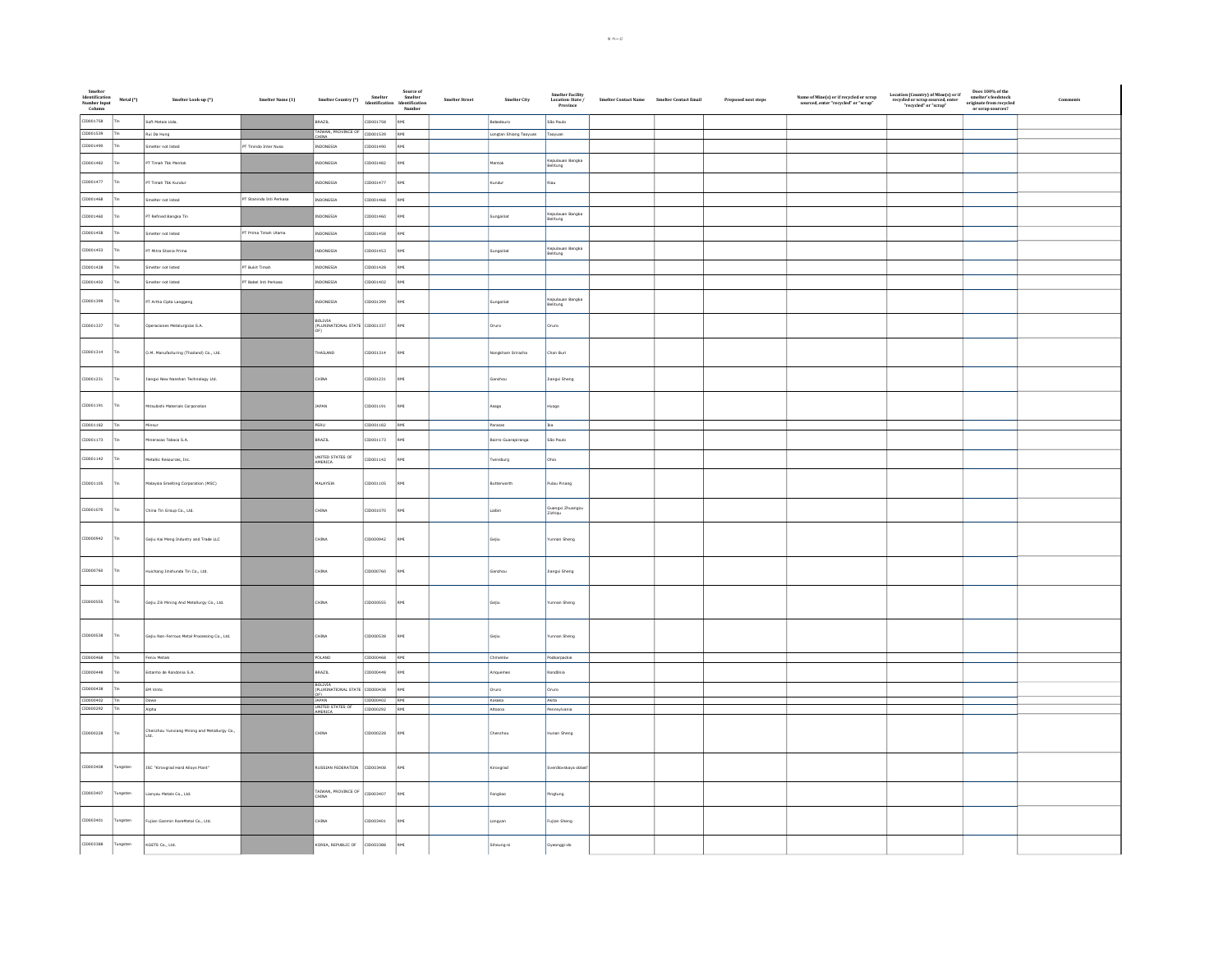| Smelter<br>Identification<br>Number Input<br>Column | Metal (*) | Smelter Look-up (*)                                                 | Smelter Name (1) | Source of<br>Smelter Country (*)<br>Smelter Memeltication<br>Identification<br>Number |           |     | Smelter Street | Smelter City      | Smelter Facility<br>Location: State /<br>Province | Smelter Contact Name Smelter Contact Email | Proposed next steps | $\begin{array}{c} \textbf{Name of Mine(s) or if} \\ \textbf{sourced, enter "recycled" or "scrap"} \end{array}$ | $\begin{tabular}{ll} Location (Country) of Mine(s) or if & Does 100\% of therecycled or scrap source, enter & smaller for mergeded``recycled or "scrap" ∨ string sources? \end{tabular}$ | Comments |
|-----------------------------------------------------|-----------|---------------------------------------------------------------------|------------------|---------------------------------------------------------------------------------------|-----------|-----|----------------|-------------------|---------------------------------------------------|--------------------------------------------|---------------------|----------------------------------------------------------------------------------------------------------------|------------------------------------------------------------------------------------------------------------------------------------------------------------------------------------------|----------|
| CID003182                                           | Tungsten  | Hunan Litian Tungsten Industry Co., Ltd.                            |                  | CHINA                                                                                 | CID003182 |     |                | iyang             | Hunan Sheng                                       |                                            |                     |                                                                                                                |                                                                                                                                                                                          |          |
| CID002845                                           | Tungsten  | Moliren Ltd.                                                        |                  | RUSSIAN FEDERATION CID002845                                                          |           | RMI |                | Roshal            | Moskovskaja oblasť                                |                                            |                     |                                                                                                                |                                                                                                                                                                                          |          |
| CID002843                                           | Tungsten  | Woltech Korea Co., Ltd.                                             |                  | KOREA, REPUBLIC OF                                                                    | CIDO02843 | RMT |                | iyeongju-si       | Gyeongsangbuk-do                                  |                                            |                     |                                                                                                                |                                                                                                                                                                                          |          |
| CID002833                                           | ungsten   | ACL Metais Eireli                                                   |                  | BRAZIL                                                                                | CID002833 | RMI |                | Araçariguama      | São Paulo                                         |                                            |                     |                                                                                                                |                                                                                                                                                                                          |          |
| CID002830                                           | Tungsten  | .<br>Xinfeng Huarui Tungsten & Molybdenum New<br>Material Co., Ltd. |                  | CHINA                                                                                 | CID002830 | RMI |                | anzhou            | Jiangxi Sheng                                     |                                            |                     |                                                                                                                |                                                                                                                                                                                          |          |
| CID002827                                           | Tungsten  | Philippine Chuangxin Industrial Co., Inc.                           |                  | PHILIPPINES                                                                           | CID002827 | RMI |                | tarilao           | Bulacan                                           |                                            |                     |                                                                                                                |                                                                                                                                                                                          |          |
| CID002724                                           | Tungsten  | Unecha Refractory metals plant                                      |                  | RUSSIAN FEDERATION CID002724                                                          |           | RMI |                | <b>Jnecha</b>     | Bryanskaya oblast'                                |                                            |                     |                                                                                                                |                                                                                                                                                                                          |          |
| CID002649                                           | Tungsten  | Hydrometallurg, JSC                                                 |                  | RUSSIAN FEDERATION CID002649                                                          |           | RMI |                | Nalchik           | Kabardino<br>Balkarskaya<br>Respublika            |                                            |                     |                                                                                                                |                                                                                                                                                                                          |          |
| CID002647                                           | ungsten   | .<br>Jiangxi Xianglu Tungsten Co., Ltd.                             |                  | <b>CHINA</b>                                                                          | CID002647 |     |                | luanglong         | Jiangxi Sheng                                     |                                            |                     |                                                                                                                |                                                                                                                                                                                          |          |
| CID002645                                           | Tungsten  | Ganzhou Haichuang Tungsten Co., Ltd.                                |                  | CHINA                                                                                 | CID002645 | RMI |                | Ganzhou           | Jiangxi Sheng                                     |                                            |                     |                                                                                                                |                                                                                                                                                                                          |          |
| CID002589                                           | ungsten   | Niagara Refining LLC                                                |                  | UNITED STATES OF                                                                      | CID002589 | RMI |                | Depew             | New York                                          |                                            |                     |                                                                                                                |                                                                                                                                                                                          |          |
| CID002579                                           | Tungsten  | .<br>Hunan Chuangda Vanadium Tungsten Co., Ltd.<br>Wuji             |                  | CHINA                                                                                 | CID002579 | RMT |                | Hengyang          | Hunan Sheng                                       |                                            |                     |                                                                                                                |                                                                                                                                                                                          |          |
| CID002551                                           | Tungsten  | Jiangwu H.C. Starck Tungsten Products Co., Ltd.                     |                  | CHINA                                                                                 | CID002551 | RMI |                | Ganzhou           | Jiangxi Sheng                                     |                                            |                     |                                                                                                                |                                                                                                                                                                                          |          |
| CID002543                                           | Tungsten  | Masan Tungsten Chemical LLC (MTC)                                   |                  | VIET NAM                                                                              | CID002543 | RMI |                | Dai Tu            | Thái Nguyễn                                       |                                            |                     |                                                                                                                |                                                                                                                                                                                          |          |
| CID002542                                           | Tungsten  | H.C. Starck Smelting GmbH & Co. KG                                  |                  | GERMANY                                                                               | CID002542 | RMI |                | Laufenburg        | Baden-Württemberg                                 |                                            |                     |                                                                                                                |                                                                                                                                                                                          |          |
| CID002541                                           | ungsten   | H.C. Starck Tungsten GmbH                                           |                  | ERMANY                                                                                | CID002541 |     |                | ioslar            | tiedersachsen                                     |                                            |                     |                                                                                                                |                                                                                                                                                                                          |          |
| CID002513                                           | Tungsten  | Chenzhou Diamond Tungsten Products Co., Ltd.                        |                  | CHINA                                                                                 | CID002513 | RMI |                | Chenzhou          | Hunan Sheng                                       |                                            |                     |                                                                                                                |                                                                                                                                                                                          |          |
| CID002502                                           | Tungsten  | Asia Tungsten Products Vietnam Ltd.                                 |                  | VIET NAM                                                                              | CID002502 | RMI |                | Vinh Bao District | Hai Phong                                         |                                            |                     |                                                                                                                |                                                                                                                                                                                          |          |
| CID002494                                           | Tungsten  | Ganzhou Seadragon W & Mo Co., Ltd.                                  |                  | CHINA                                                                                 | CID002494 | RMI |                | Ganzhou           | <b>Jiangxi Sheng</b>                              |                                            |                     |                                                                                                                |                                                                                                                                                                                          |          |
| CID002321                                           | ungsten   | Jiangxi Gan Bei Tungsten Co., Ltd.                                  |                  | CHINA                                                                                 | CID002321 | RMI |                | Kiushui           | Jiangxi Sheng                                     |                                            |                     |                                                                                                                |                                                                                                                                                                                          |          |
| CID002320                                           | Tungsten  | Xiamen Tungsten (H.C.) Co., Ltd.                                    |                  | CHINA                                                                                 | CID002320 |     |                | iamen             | Fujian Sheng                                      |                                            |                     |                                                                                                                |                                                                                                                                                                                          |          |
| CID002319                                           | Tungsten  | Malipo Haiyu Tungsten Co., Ltd.                                     |                  | CHINA                                                                                 | CID002319 | RMI |                | Nanfeng Xiaozhai  | Yunnan Sheng                                      |                                            |                     |                                                                                                                |                                                                                                                                                                                          |          |